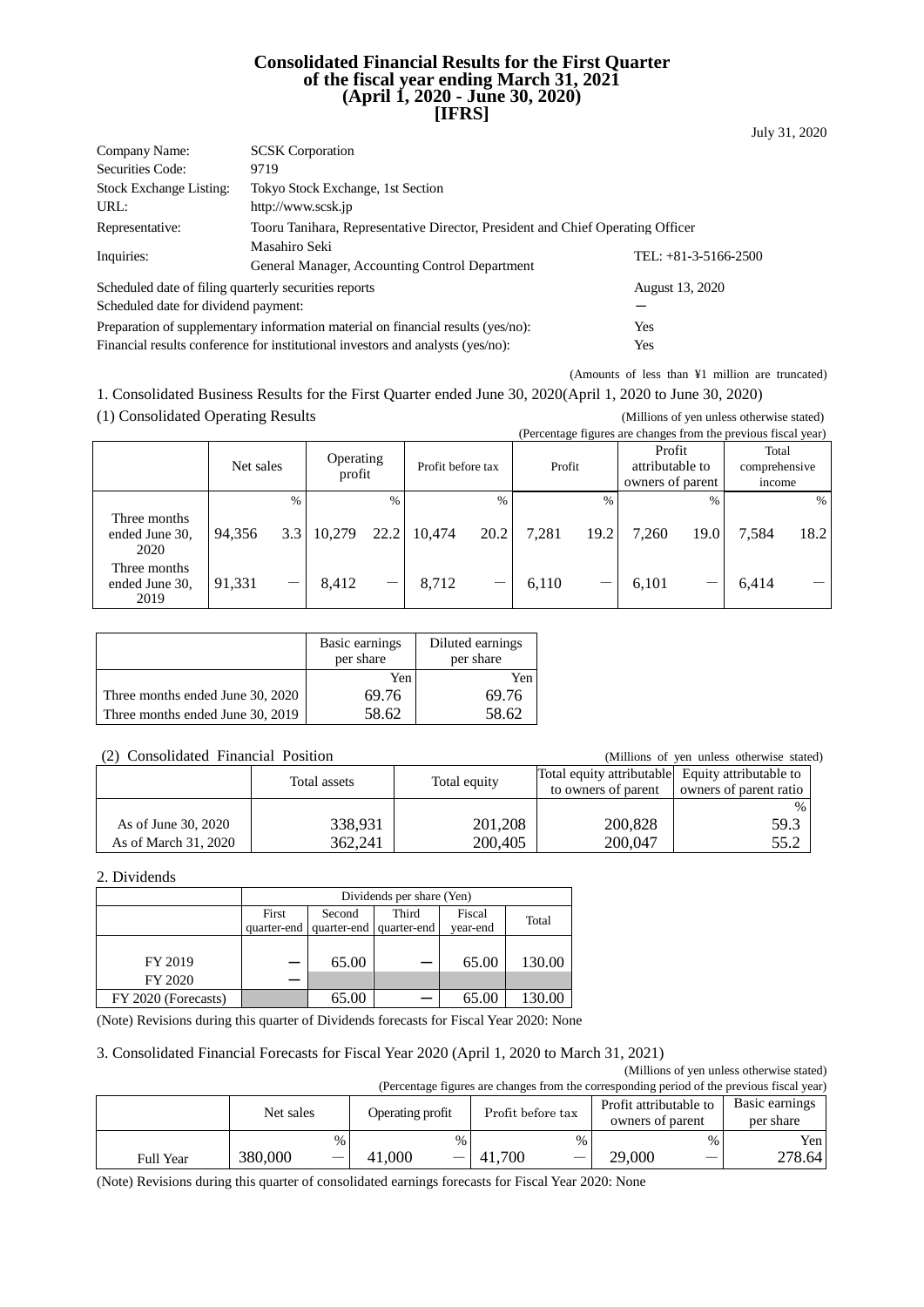### ※ Notes

(1) Changes in significant subsidiaries during the period : None

- (2) Changes in accounting policies and changes in accounting estimates
	- 1) Changes in accounting policies as required by IFRS standards: Yes
	- 2) Changes in accounting policies due to other reasons: None
	- 3) Changes in accounting estimates: None

(4) Number of shares issued (Common stock)

1) The number of shares issued as of the period-end (including treasury stock)

|    |                                                             | As of June 30, 2020  | 104,181,803 shares |
|----|-------------------------------------------------------------|----------------------|--------------------|
|    |                                                             | As of March 31, 2020 | 104,181,803 shares |
| 2) | The number of shares of treasury stock as of the period-end |                      |                    |
|    |                                                             | As of June 30, 2020  | 128,348 shares     |
|    |                                                             | As of March 31, 2020 | 128,562 shares     |
| 3) | The average number of shares during the period              |                      |                    |
|    |                                                             | As of June 30, 2020  | 104,077,515 shares |
|    |                                                             | As of June 30, 2019  | 104,079,507 shares |
|    |                                                             |                      |                    |

\*Notification regarding the auditing process

• This financial report is not within the scope of the auditing process as prescribed by the Financial Instruments and Exchange Act.

\* Cautionary statement concerning appropriate use of financial forecasts and other explanatory notes

- Effective April 1, 2020, the Company has adopted International Financial Reporting Standards (IFRS). Accordingly, financial results figures from the transition date forward and from the fiscal year ended March 31, 2020, reflect IFRS standards. Information on the differences between financial results figures as calculated based on IFRS standards and those calculated based on the previously employed Japanese generally accepted accounting principles (J-GAAP) can be found in "(First year of IFRS application)" in "(5) Notes regarding consolidated financial results for the three-month period ended June 30, 2020" under "2. Consolidated financial statements."
- The financial forecasts contained in this document are based on the information currently available and certain assumptions deemed reasonable. Actual results may vary from these forecasts for various reasons. With regard to the assumptions on which financial forecasts are based and other explanatory notes in connection with the use of financial forecasts, please refer to "Consolidated Financial Forecast for the fiscal year ending March 31, 2021" on page 3.
- SCSK will hold a results briefing for institutional investors and analysts on July 31, 2020. Materials used in the briefing, a transcript of the main questions and answers, and other related information will be published on SCSK's website promptly thereafter.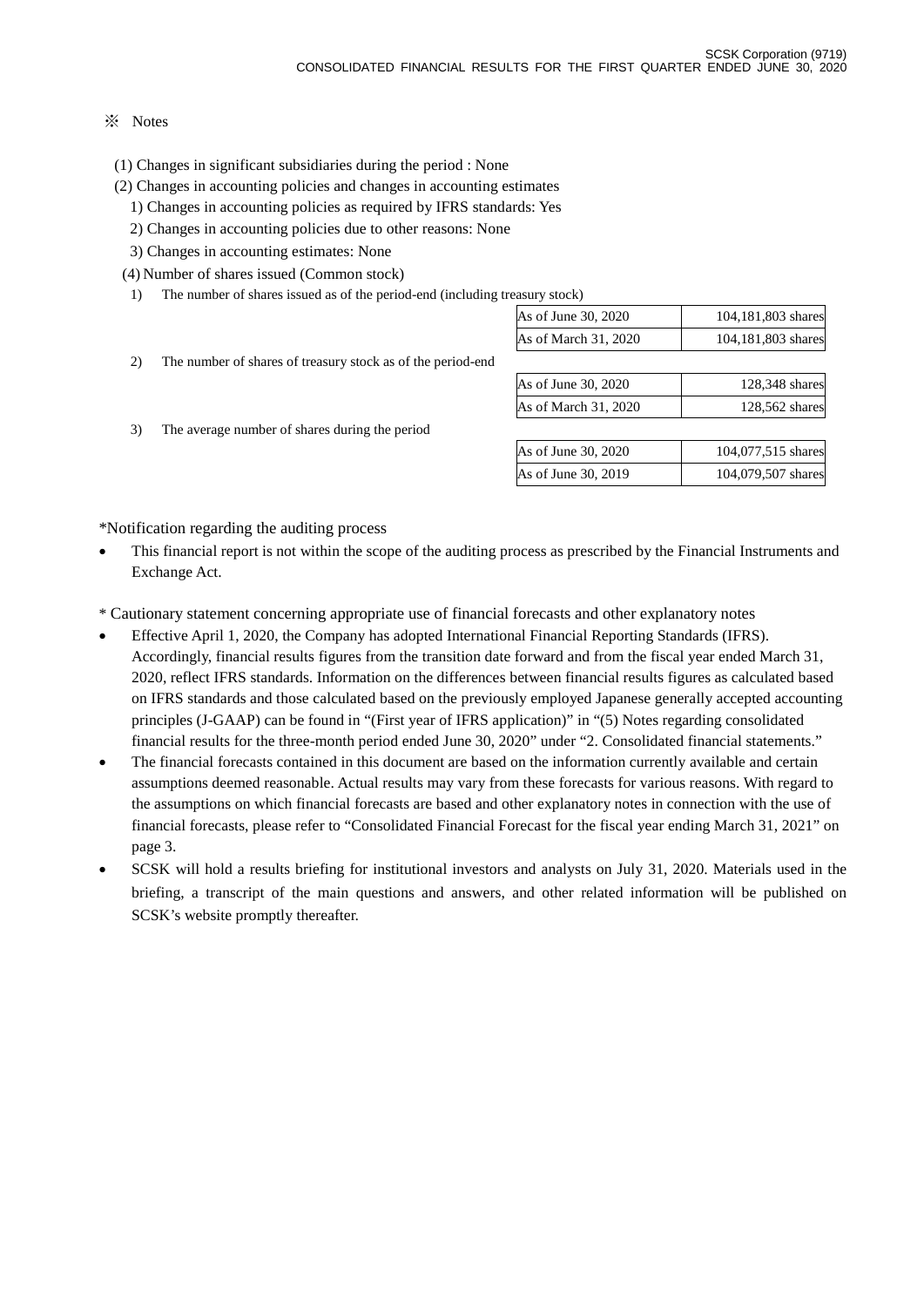# Contents

| (1) |                                                                                                                                                                                                                               |  |
|-----|-------------------------------------------------------------------------------------------------------------------------------------------------------------------------------------------------------------------------------|--|
| (2) | Summary of financial position (3) and the summary of financial position (3) and the set of financial position (3) and (3) and (4) and (4) and (4) and (4) and (4) and (4) and (4) and (4) and (4) and (4) and (4) and (4) and |  |
| (3) |                                                                                                                                                                                                                               |  |
|     |                                                                                                                                                                                                                               |  |
|     |                                                                                                                                                                                                                               |  |
| (2) |                                                                                                                                                                                                                               |  |
| (3) |                                                                                                                                                                                                                               |  |
| (4) |                                                                                                                                                                                                                               |  |
| (5) |                                                                                                                                                                                                                               |  |
|     |                                                                                                                                                                                                                               |  |
|     |                                                                                                                                                                                                                               |  |
|     |                                                                                                                                                                                                                               |  |
|     |                                                                                                                                                                                                                               |  |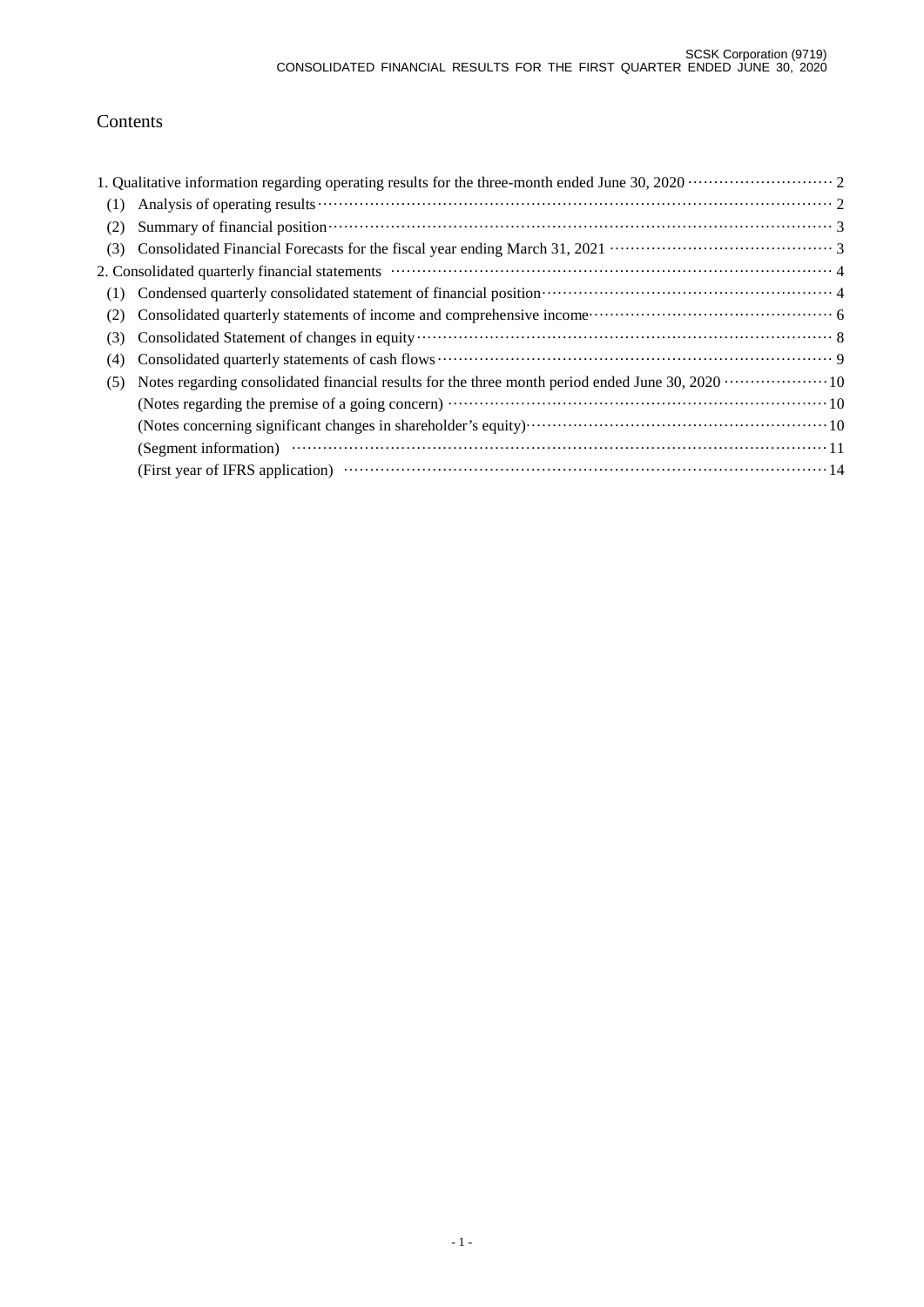### **1. Qualitative information regarding operating results for the three-month period ended June 30, 2020 (1) Analysis of operating results**

In the three-month period ended June 30, 2020, the Japanese economy was thought to be bottoming out for a period. The global COVID-19 pandemic continued to create an incredibly challenging operating environment, resulting in a deteriorating job market and poor corporate earnings centered on the manufacturing industry. Meanwhile, there was anticipation that the alleviation of the state of emergency declaration in Japan would stimulate a recovery in consumer spending. However, it can be expected that a significant amount of time will be required for a full-fledged recovery in economic activities amid concern for a potential second wave in COVID-19 pandemic.

The Japanese economy is anticipated to see recovery from the incredibly difficult conditions experienced previously as a phased resumption of economic activities takes place in tandem with measures for preventing the spread of COVID-19. However, there is a need for careful monitoring of the trends surrounding the pandemic in Japan and overseas along with scrutiny when judging economic trends for the purpose of making management decisions going forward.

In this environment, the IT services market saw disparity between trends in IT investment based on type, as indicated by delays in decisions and postponements of certain IT investments by manufacturing industry customers, amid the difficult economic conditions that stemmed from the global COVID-19 pandemic.

In the manufacturing industry, despite the presence of demand from the automotive industry for strategic business investment and investments in boosting business competitiveness, there is concern for potential downward pressure on IT investment going forward due to revisions to investment projects and transitions toward in-house options in response to the faltering performance of customers.

In the financial industry, demand for IT investment for the reinforcement and expansion of overseas operations and other methods of augmenting and growing operations is expected to be relatively resilient to downward pressure. In addition, demand for various cloud-based IT services has been consistent in IT infrastructure sectors against a backdrop of a strong appetite among these companies for investment to heighten operational efficiency and productivity and shortages of in-house IT engineers at customer companies. In addition, continuous demand was seen for investment in redevelopment of core systems to address software approaching the end of service periods.

In the three-month period ended June 30, 2020, net sales in the three-month period ended June 30, 2020, increased 3.3% year on year, to ¥94,356 million. Despite the impacts of the global COVID-19 pandemic, there were no significant obstacles to operations. SCSK proceeded to fulfill the contracts acquired amid the bearish investment trend seen in the fiscal year ended March 31, 2020, and the newly consolidated Minori Solutions Co., Ltd., contributed to performance. In addition, there were increases in systems development, maintenance, operation, and service sales, which offset the minimal decrease in system sales resulted from lower network equipment sales to communications industry customers.

Operating profit was up 22.2% year on year, to ¥10,279 million, due to the higher net sales, lower unprofitable projects, and the effect of recording additional performance bonus payment expenses in the fiscal year ended March 31, 2020.

Profit attributable to owners of parent increased 19.0% year on year, to ¥7,260 million, as a result the rise in operating profit.

In the pursuit of further growth, the SCSK Group will be promoting sustainability management as a growth strategy. Positioning its corporate philosophy and materiality items as the Group's purpose, the SCSK Group will pursue its vision of becoming a co-creative IT company in 2030 with the goal of achieving sustainable development together with society. In its new medium-term management plan, the Group has defined three core strategies—core business innovation, commercialization of digital transformations, and investment in people—and three managerial foundation reinforcement measures—augmentation of comprehensive Group capabilities, promotion of management that fully exercises our employees' potential, and fostering of co-creation-oriented corporate culture. These core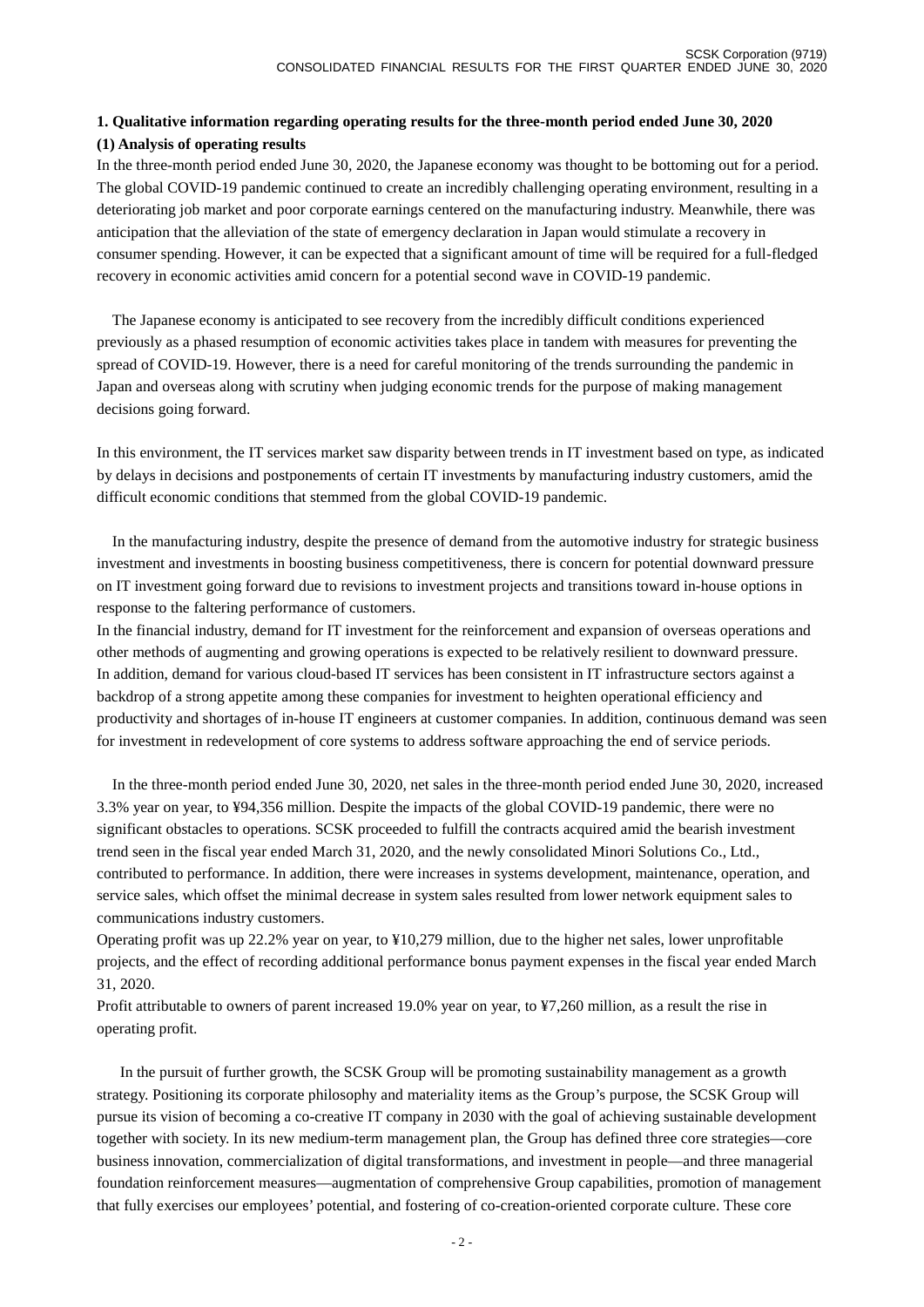strategies and managerial foundation reinforcement measures will be advanced to grow the Group's business on a global scale and move it toward the realization of its vision.

### **(2) Summary of financial position**

Cash and cash equivalents ("cash") as of June 30, 2020 decreased ¥10,954 million compared to March 31, 2020 to ¥100,740 million. The increase or decrease in each cash flow type and the main factors for such changes are as follows.

(Cash flow from operating activities)

Net cash provided by operating activities was ¥13,544 million.

The main cash inflow factors were profit before tax of ¥10,474 million, depreciation and amortization of ¥4,366 million, decrease in trade and other receivables of ¥13,994 billion, and increase in contract liabilities of ¥6,089 million. The main cash outflow factors were decrease in trade and other payables of ¥3,838 million, decrease in retirement benefits liabilities of ¥7,906 million, and income taxes paid of ¥3,828 million.

(Cash flow from investing activities)

Net cash used in investing activities was ¥5,586 million.

The main cash outflow factors were purchase of property, plant and equipment of ¥3,822 million and purchase of intangible assets of ¥1,015 million.

(Cash flow from financing activities)

Net cash used in financing activities was ¥18,737 million.

The main cash outflow factors were payments for repayments of loans and redemption of bonds of ¥10,700 million and dividends paid of ¥6,763 million (¥65.0 per share).

### **(3) Consolidated Financial Forecasts for the Fiscal Year Ending March 31, 2021**

Although performance was brisk in the three-month period ended June 30, 2020, there is concern for the potential economic ramifications of the recent trend in Japan that appears to be a second wave of the global COVID-19 pandemic, and the outlook going forward remains opaque. Accordingly, the Company has chosen not to revise the full-year consolidated financial results forecasts for the fiscal year ending March 31, 2021, announced on April 28, 2020.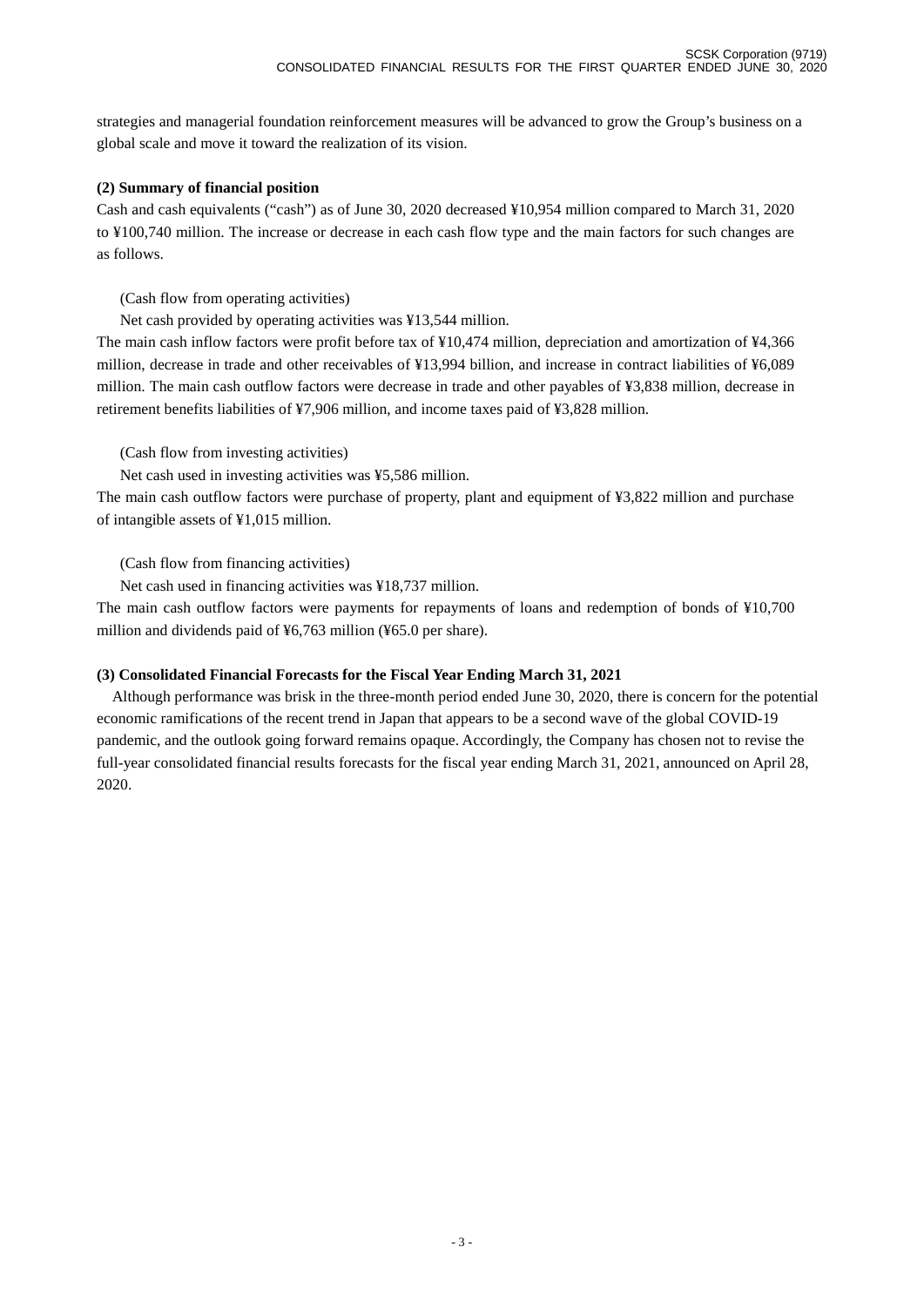# 2. Consolidated Quarterly Financial Statements

# **(1) Condensed Quarterly Consolidated Statement of Financial Position**

| (Millions of Yen)                                |                                         |                     |                     |  |  |
|--------------------------------------------------|-----------------------------------------|---------------------|---------------------|--|--|
|                                                  | As of Apr. 1, 2019<br>(Transition Date) | As of Mar. 31, 2020 | As of Jun. 30, 2020 |  |  |
| Assets                                           |                                         |                     |                     |  |  |
| Current assets                                   |                                         |                     |                     |  |  |
| Cash and cash equivalents                        | 106,413                                 | 111,695             | 100,740             |  |  |
| Trade and other receivables                      | 64,543                                  | 66,772              | 52,668              |  |  |
| Contract assets                                  | 11,859                                  | 13,765              | 13,881              |  |  |
| Inventories                                      | 8,331                                   | 10,071              | 8,128               |  |  |
| Income taxes receivable                          | 56                                      | 24                  | 394                 |  |  |
| Other financial assets                           |                                         | 412                 | 379                 |  |  |
| Other current assets                             | 9,295                                   | 11,149              | 15,288              |  |  |
| Total current assets                             | 200,499                                 | 213,891             | 191,481             |  |  |
| Non-current assets                               |                                         |                     |                     |  |  |
| Property, plant and equipment                    | 56,731                                  | 61,546              | 62,843              |  |  |
| Right-of-use assets                              | 25,772                                  | 26,099              | 25,735              |  |  |
| Goodwill and intangible assets                   | 8,433                                   | 25,242              | 25,279              |  |  |
| Investments accounted for using<br>equity method | 6,070                                   | 7,253               | 7,970               |  |  |
| Other financial assets                           | 6,346                                   | 5,739               | 6,576               |  |  |
| Deferred tax assets                              | 18,951                                  | 12,967              | 9,548               |  |  |
| Other receivables                                | 7,613                                   | 7,890               | 7,962               |  |  |
| Other non-current assets                         | 1,576                                   | 1,610               | 1,532               |  |  |
| Total non-current assets                         | 131,497                                 | 148,350             | 147,449             |  |  |
| Total assets                                     | 331,996                                 | 362,241             | 338,931             |  |  |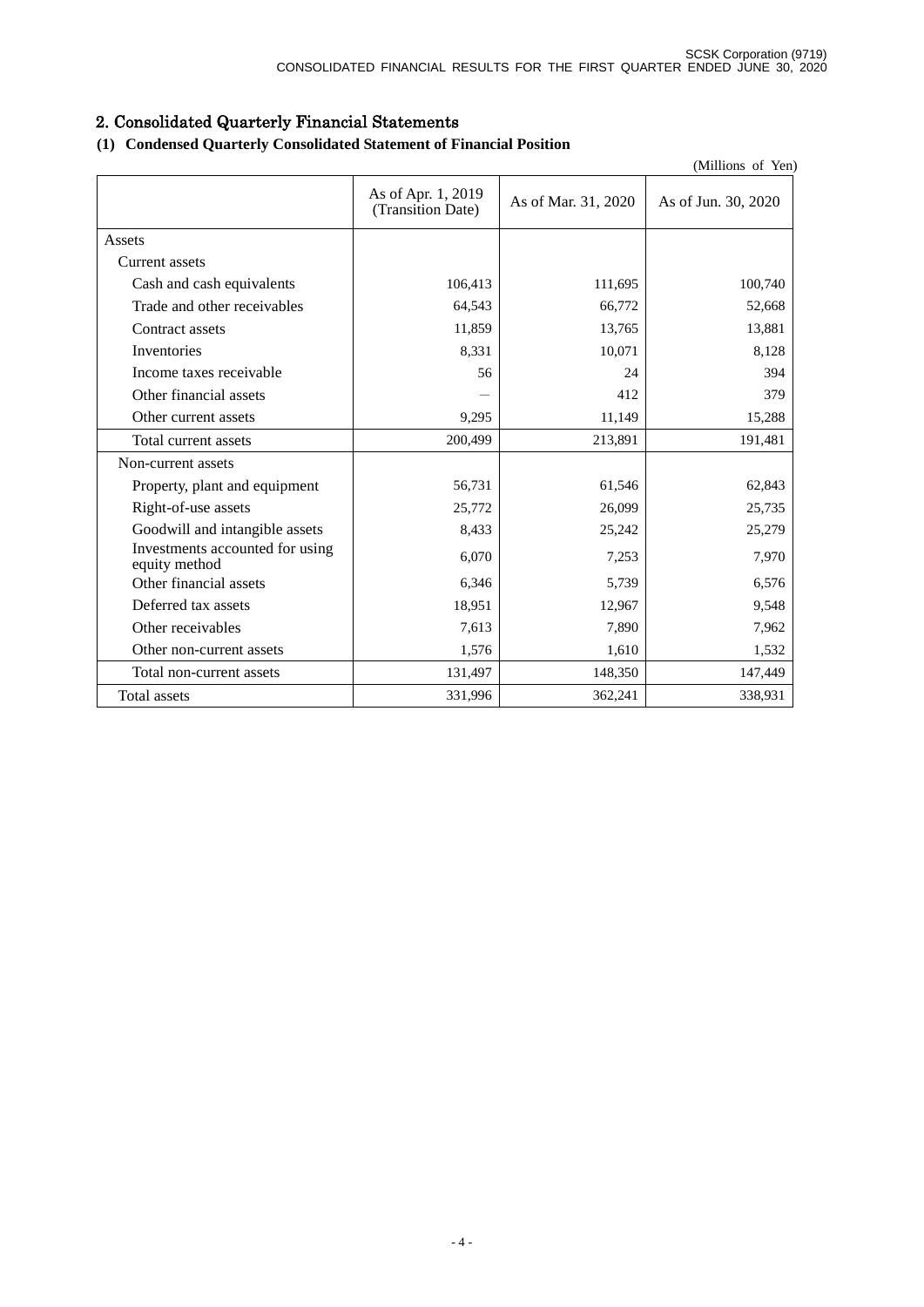|                                                  |                                         |                     | (Millions of Yen)   |
|--------------------------------------------------|-----------------------------------------|---------------------|---------------------|
|                                                  | As of Apr. 1, 2019<br>(Transition Date) | As of Mar. 31, 2020 | As of Jun. 30, 2020 |
| Liabilities                                      |                                         |                     |                     |
| Current liabilities                              |                                         |                     |                     |
| Trade and other payables                         | 29,007                                  | 32,306              | 27,948              |
| <b>Contract liabilities</b>                      | 10,449                                  | 12,638              | 18,726              |
| Employee benefits accruals                       | 9,436                                   | 12,054              | 4,190               |
| Bonds and borrowings                             | 15,035                                  | 25,397              | 15,300              |
| Lease liabilities                                | 7,552                                   | 6,601               | 6.218               |
| Other financial liabilities                      | 30                                      |                     | 10                  |
| Income taxes payable                             | 3,710                                   | 3,773               | 94                  |
| Provisions                                       | 398                                     | 511                 | 278                 |
| Other current liabilities                        | 3,635                                   | 8,275               | 4,600               |
| <b>Total current liabilities</b>                 | 79,254                                  | 101,559             | 77,368              |
| Non-current liabilities                          |                                         |                     |                     |
| Bonds and borrowings                             | 39,965                                  | 29,927              | 29,934              |
| Lease liabilities                                | 20,428                                  | 21,127              | 20,917              |
| Other financial liabilities                      | $\Omega$                                |                     |                     |
| Employee benefits                                | 2,923                                   | 5,821               | 5,917               |
| Provisions                                       | 2,779                                   | 3,115               | 3,301               |
| Other payables                                   | 154                                     | 207                 | 206                 |
| Other non-current liabilities                    | 83                                      | 75                  | 75                  |
| Total non-current liabilities                    | 66,335                                  | 60,276              | 60,354              |
| <b>Total liabilities</b>                         | 145,589                                 | 161,835             | 137,723             |
| Equity                                           |                                         |                     |                     |
| Share capital                                    | 21,152                                  | 21,152              | 21,152              |
| Retained earnings                                | 162,317                                 | 177,828             | 178,323             |
| Treasury shares                                  | $-277$                                  | $-281$              | $-281$              |
| Other components of equity                       | 2,216                                   | 1,347               | 1,633               |
| Total equity attributable to owners<br>of parent | 185,409                                 | 200,047             | 200,828             |
| Non-controlling interests                        | 997                                     | 358                 | 379                 |
| Total equity                                     | 186,407                                 | 200,405             | 201,208             |
| Total liabilities and equity                     | 331,996                                 | 362,241             | 338,931             |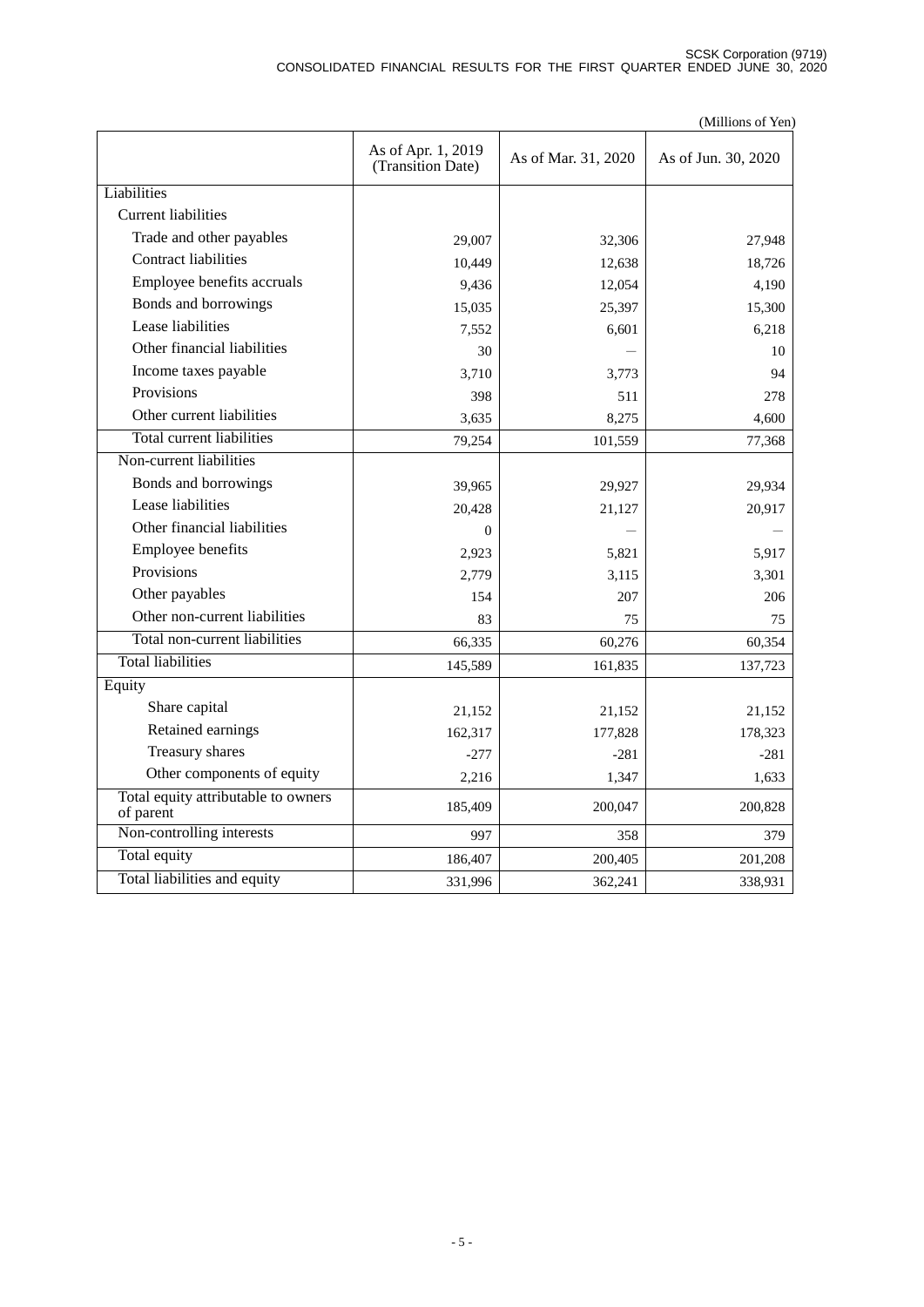|                                                                            |                                       | (Millions of Yen)                     |
|----------------------------------------------------------------------------|---------------------------------------|---------------------------------------|
|                                                                            | From Apr. 1, 2019<br>to Jun. 30, 2019 | From Apr. 1, 2020<br>to Jun. 30, 2020 |
| Net sales                                                                  | 91,331                                | 94,356                                |
| Cost of sales                                                              | $-69,269$                             | $-70,311$                             |
| Gross profit                                                               | 22,061                                | 24,045                                |
| Selling, general and administrative<br>expenses                            | $-13,685$                             | $-13,829$                             |
| Other income                                                               | 56                                    | 77                                    |
| Other expenses                                                             | $-19$                                 | $-13$                                 |
| Operating profit                                                           | 8,412                                 | 10,279                                |
| Finance income                                                             | 168                                   | 50                                    |
| Finance costs                                                              | $-131$                                | $-110$                                |
| Share of profit (loss) of investments<br>accounted for using equity method | 263                                   | 255                                   |
| Profit before tax                                                          | 8,712                                 | 10,474                                |
| Income tax expense                                                         | $-2,602$                              | $-3,193$                              |
| Profit                                                                     | 6,110                                 | 7,281                                 |
| Profit attributable to                                                     |                                       |                                       |
| Owners of parent                                                           | 6,101                                 | 7,260                                 |
| Non-controlling interests                                                  | 8                                     | 21                                    |
| Earnings per share                                                         |                                       |                                       |
| Basic earnings per share                                                   | 58.62                                 | 69.76                                 |
| Diluted earnings per share                                                 | 58.62                                 | 69.76                                 |

### **(2) Consolidated Quarterly Statements of Income and Comprehensive Income Consolidated Quarterly Statements of Income**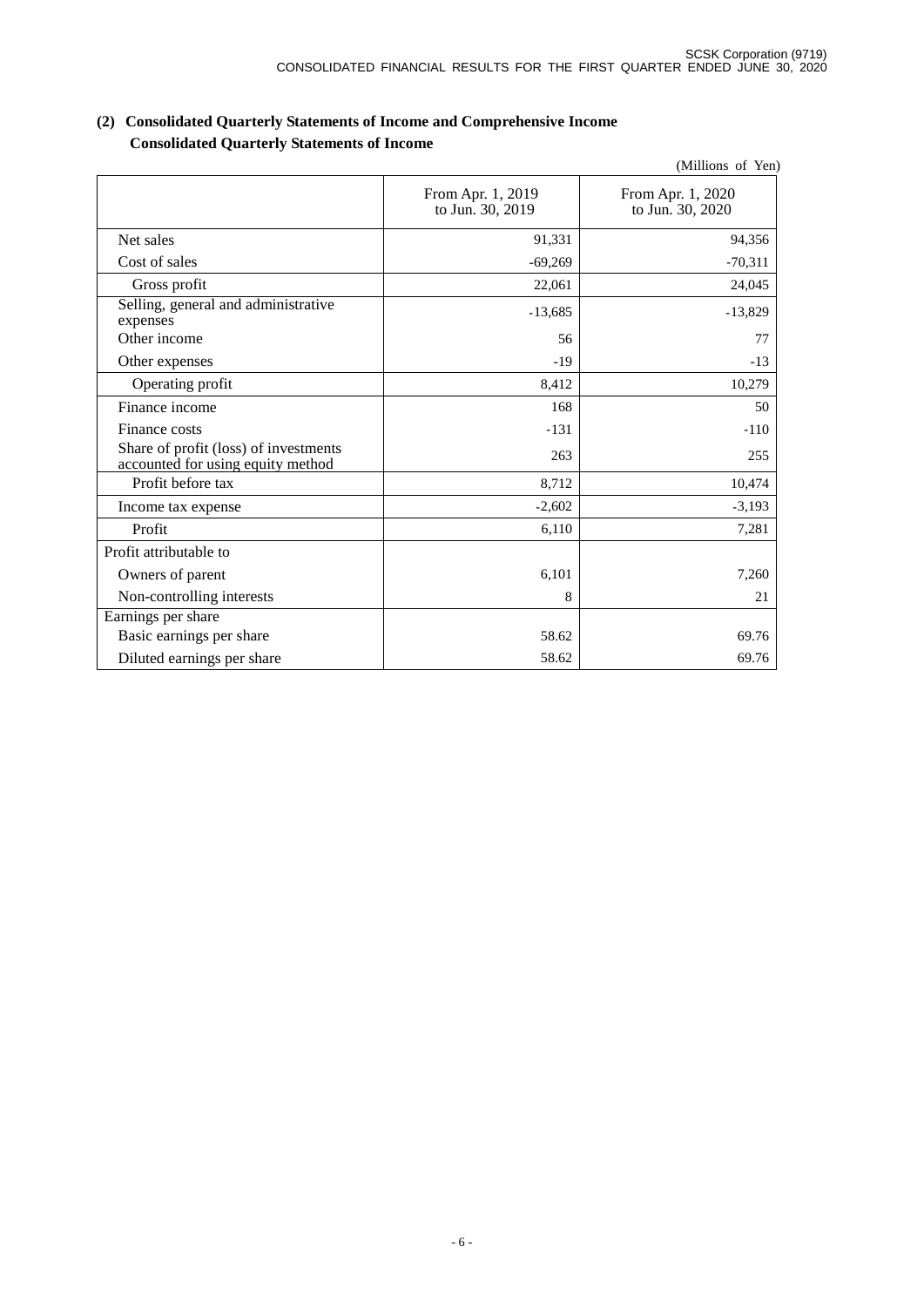|  |  |  | <b>Consolidated Quarterly Statements of Comprehensive Income</b> |  |
|--|--|--|------------------------------------------------------------------|--|
|--|--|--|------------------------------------------------------------------|--|

(Millions of Yen)

|                                                                                                                    | From Apr. 1, 2019<br>to Jun. 30, 2019 | From Apr. 1, 2020<br>to Jun. 30, 2020 |
|--------------------------------------------------------------------------------------------------------------------|---------------------------------------|---------------------------------------|
| Profit                                                                                                             | 6,110                                 | 7,281                                 |
| Other comprehensive income                                                                                         |                                       |                                       |
| Items that will not be reclassified to<br>profit or loss                                                           |                                       |                                       |
| Net change in fair value of equity<br>instruments designated as measured at<br>fair value through other            | 263                                   | 455                                   |
| comprehensive income<br>Share of other comprehensive income<br>of investments accounted for using<br>equity method | 56                                    | 99                                    |
| Total of items that will not be<br>reclassified to profit or loss                                                  | 320                                   | 554                                   |
| Items that may be reclassified to profit or<br>loss                                                                |                                       |                                       |
| Cash flow hedges                                                                                                   | 13                                    | $-12$                                 |
| Exchange differences on translation of<br>foreign operations                                                       | $-36$                                 | $-215$                                |
| Share of other comprehensive income<br>of investments accounted for using<br>equity method                         | 6                                     | $-22$                                 |
| Total of items that may be reclassified to<br>profit or loss                                                       | $-16$                                 | $-250$                                |
| Total other comprehensive income                                                                                   | 304                                   | 303                                   |
| Comprehensive income                                                                                               | 6,414                                 | 7,584                                 |
| Comprehensive income attributable to                                                                               |                                       |                                       |
| Owners of parent                                                                                                   | 6,405                                 | 7,563                                 |
| Non-controlling interests                                                                                          | 8                                     | 21                                    |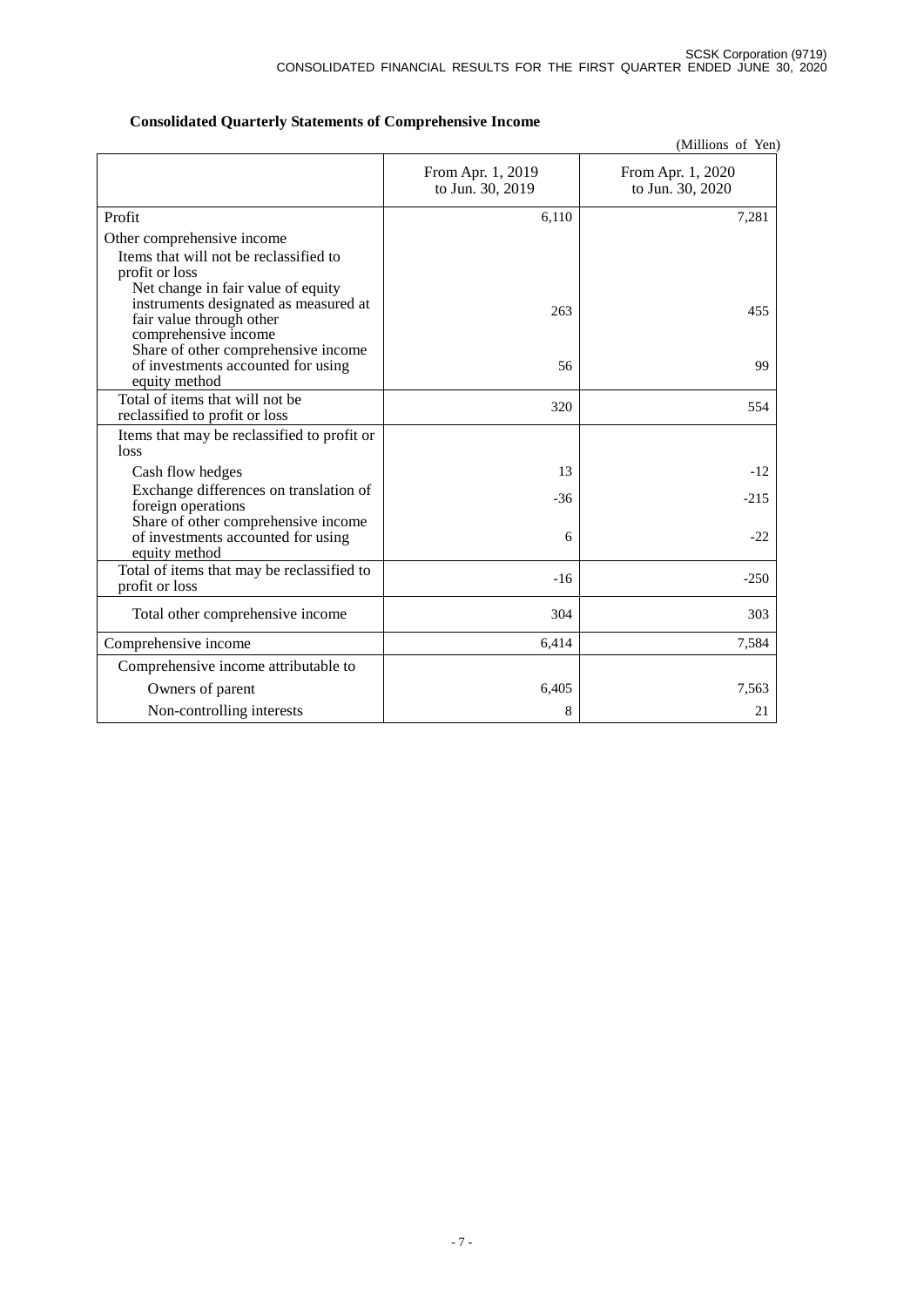# **(3) Consolidated Statement Of Changes In Equity**

|                                                          |               |                    |                      |                    |                                  |                                                        |                                  | (Millions of Yen) |
|----------------------------------------------------------|---------------|--------------------|----------------------|--------------------|----------------------------------|--------------------------------------------------------|----------------------------------|-------------------|
|                                                          | Share capital | Capital<br>surplus | Retained<br>earnings | Treasury<br>shares | Other<br>components<br>of equity | Total equity<br>attributable<br>to owners of<br>parent | Non-<br>controlling<br>interests | Total             |
| Balance at beginning of<br>period                        | 21,152        |                    | 162,317              | $-277$             | 2,216                            | 185,409                                                | 997                              | 186,407           |
| Profit                                                   |               |                    | 6,101                |                    |                                  | 6,101                                                  | 8                                | 6,110             |
| Other comprehensive<br>income                            |               |                    |                      |                    | 304                              | 304                                                    |                                  | 304               |
| Comprehensive income                                     |               |                    | 6,101                |                    | 304                              | 6,405                                                  | 8                                | 6,414             |
| Dividends of surplus                                     |               |                    | $-5,202$             |                    |                                  | $-5,202$                                               |                                  | $-5,202$          |
| Changes in ownership<br>interest in subsidiaries         |               | $-1,580$           |                      |                    |                                  | $-1,580$                                               | $-674$                           | $-2,254$          |
| Purchase of treasury<br>shares                           |               |                    |                      | $-1$               |                                  | $-1$                                                   |                                  | $-1$              |
| Disposal of treasury<br>shares                           |               | $-()$              | $-6$                 | $\overline{2}$     |                                  | $-5$                                                   |                                  | $-5$              |
| Transfer to capital<br>surplus from retained<br>earnings |               | 1,580              | $-1,580$             |                    |                                  |                                                        |                                  |                   |
| Transfer to non-<br>financial assets                     |               |                    |                      |                    | 15                               | 15                                                     |                                  | 15                |
| Total transactions with<br>owners                        |               |                    | $-6,790$             | $\overline{0}$     | 15                               | $-6,774$                                               | $-674$                           | $-7,448$          |
| Balance at end of period                                 | 21,152        |                    | 161,628              | $-276$             | 2,536                            | 185,041                                                | 332                              | 185,373           |

First quarter of fiscal year ended March 31, 2020 (April 1, 2019 to June 30, 2019)

### First quarter of fiscal year ending March 31, 2021 (April 1, 2020 to June 30, 2020)

|                                                          |               |                    |                      |                    |                                  |                                                        |                                  | (Millions of Yen) |
|----------------------------------------------------------|---------------|--------------------|----------------------|--------------------|----------------------------------|--------------------------------------------------------|----------------------------------|-------------------|
|                                                          | Share capital | Capital<br>surplus | Retained<br>earnings | Treasury<br>shares | Other<br>components<br>of equity | Total equity<br>attributable<br>to owners of<br>parent | Non-<br>controlling<br>interests | Total             |
| Balance at beginning of<br>period                        | 21,152        |                    | 177,828              | $-281$             | 1,347                            | 200,047                                                | 358                              | 200,405           |
| Profit                                                   |               |                    | 7,260                |                    |                                  | 7,260                                                  | 21                               | 7,281             |
| Other comprehensive<br>income                            |               |                    |                      |                    | 303                              | 303                                                    |                                  | 303               |
| Comprehensive income                                     |               |                    | 7,260                |                    | 303                              | 7,563                                                  | 21                               | 7,584             |
| Dividends of surplus                                     |               |                    | $-6,763$             |                    |                                  | $-6,763$                                               |                                  | $-6,763$          |
| Changes in ownership<br>interest in subsidiaries         |               | $-1$               |                      |                    |                                  | $-1$                                                   | $-0$                             | $-1$              |
| Purchase of treasury<br>shares                           |               |                    |                      | $-()$              |                                  | $-0$                                                   |                                  | $-0$              |
| Disposal of treasury<br>shares                           |               | $-0$               |                      | $\Omega$           |                                  | $\Omega$                                               |                                  | $\Omega$          |
| Transfer to capital<br>surplus from retained<br>earnings |               |                    | $-1$                 |                    |                                  |                                                        |                                  |                   |
| Transfer to non-<br>financial assets                     |               |                    |                      |                    | $-17$                            | $-17$                                                  |                                  | $-17$             |
| Total transactions with<br>owners                        |               |                    | $-6,765$             | $-0$               | $-17$                            | $-6,782$                                               | $-0$                             | $-6,782$          |
| Balance at end of period                                 | 21,152        |                    | 178,323              | $-281$             | 1,633                            | 200,828                                                | 379                              | 201,208           |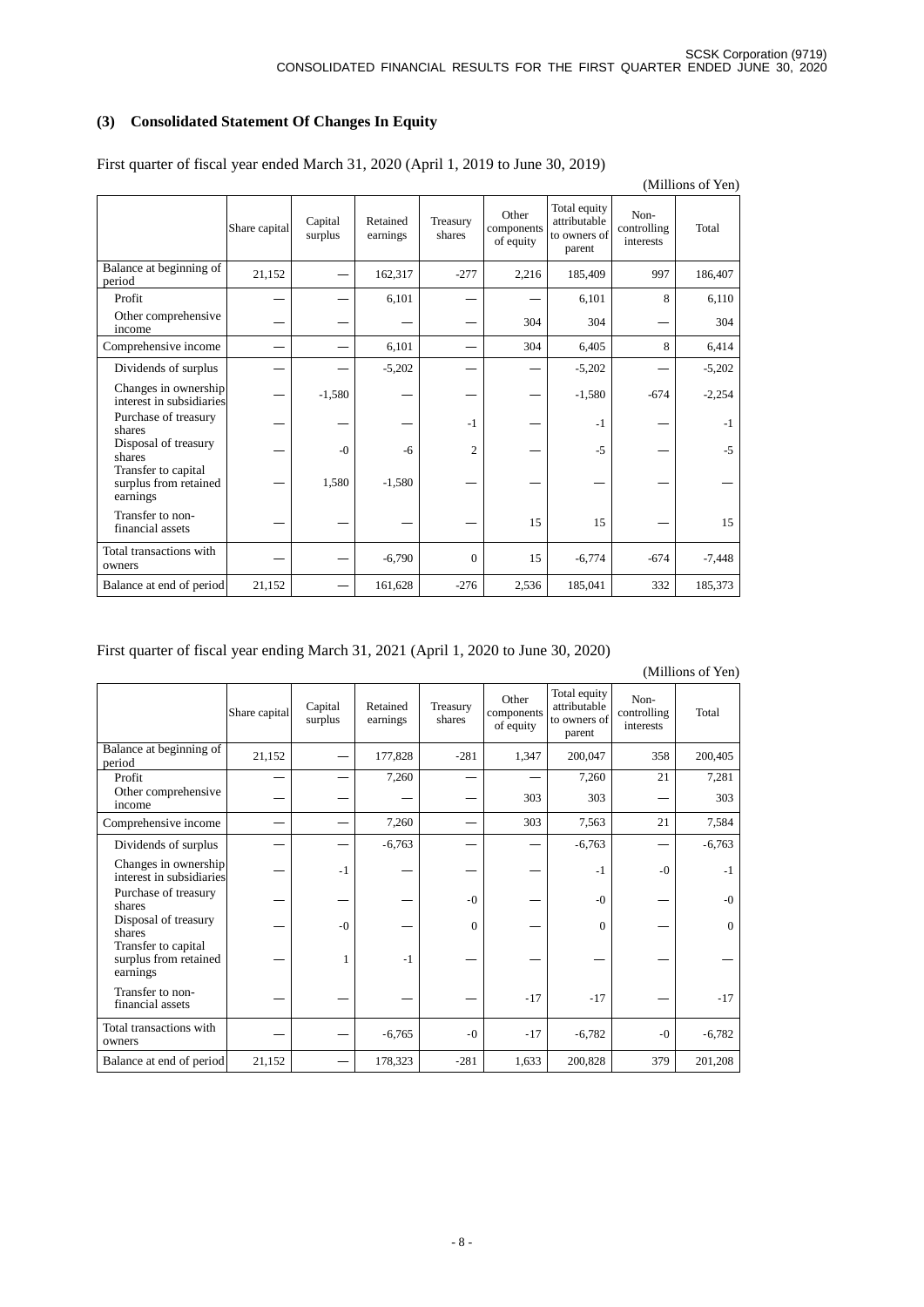# **(4) Consolidated Quarterly Statements of Cash Flows**

|                                                                            |                                       | (Millions of Yen)                     |
|----------------------------------------------------------------------------|---------------------------------------|---------------------------------------|
|                                                                            | From Apr. 1, 2019<br>to Jun. 30, 2019 | From Apr. 1, 2020<br>to Jun. 30, 2020 |
| Cash flows from operating activities                                       |                                       |                                       |
| Profit before tax                                                          | 8,712                                 | 10,474                                |
| Depreciation and amortization                                              | 3,923                                 | 4,366                                 |
| Finance income                                                             | $-168$                                | $-50$                                 |
| Finance costs                                                              | 131                                   | 110                                   |
| Share of loss (profit) of investments accounted for using<br>equity method | $-263$                                | $-255$                                |
| Decrease (increase) in trade and other receivables                         | 18,004                                | 13,994                                |
| Decrease (increase) in contract assets                                     | $-4,316$                              | $-115$                                |
| Decrease (increase) in inventories                                         | $-964$                                | 1,930                                 |
| Increase (decrease) in trade and other payables                            | $-2,243$                              | $-3,838$                              |
| Increase (decrease) in contract liabilities                                | 4,885                                 | 6,089                                 |
| Increase (decrease) in employee benefits                                   | $-3,284$                              | $-7,906$                              |
| Increase (decrease) in provisions                                          | 290                                   | $-235$                                |
| Other                                                                      | $-4,777$                              | $-7,299$                              |
| Subtotal                                                                   | 19,929                                | 17,263                                |
| Interest and dividends received                                            | 179                                   | 205                                   |
| Interest paid                                                              | $-98$                                 | $-97$                                 |
| Income taxes refund (paid)                                                 | $-3,860$                              | $-3,828$                              |
| Net cash provided by (used in) operating activities                        | 16,149                                | 13,544                                |
| Cash flows from investing activities                                       |                                       |                                       |
| Purchase of property, plant and equipment                                  | $-1,280$                              | $-3,822$                              |
| Proceeds from sale of property, plant and equipment                        | $\Omega$                              | 30                                    |
| Purchase of intangible assets                                              | $-733$                                | $-1,015$                              |
| Investments in equity accounted investees                                  |                                       | $-553$                                |
| Purchase of other financial assets                                         | $-26$                                 | $-138$                                |
| Proceeds from sales and redemptions of other financial<br>assets           | 17                                    |                                       |
| Other                                                                      | $-13$                                 | -86                                   |
| Net cash provided by (used in) investing activities                        | $-2,036$                              | $-5,586$                              |
| Cash flows from financing activities                                       |                                       |                                       |
| Payments for repayments of loans and redemption of<br>bonds                | $-114$                                | $-10,700$                             |
| Proceeds from long-term debt                                               |                                       | 600                                   |
| Repayments of lease liabilities                                            | $-1,759$                              | $-1,872$                              |
| Dividends paid                                                             | $-5,202$                              | $-6,763$                              |
| Other                                                                      | $-3$                                  | -0                                    |
| Net cash provided by (used in) financing activities                        | $-7,079$                              | $-18,737$                             |
| Effect of exchange rate changes on cash and cash<br>equivalents            | $-22$                                 | $-175$                                |
| Net increase (decrease) in cash and cash equivalents                       | 7,010                                 | $-10,954$                             |
| Cash and cash equivalents at beginning of period                           | 106,413                               | 111,695                               |
| Cash and cash equivalents at end of period                                 | 113,424                               | 100,740                               |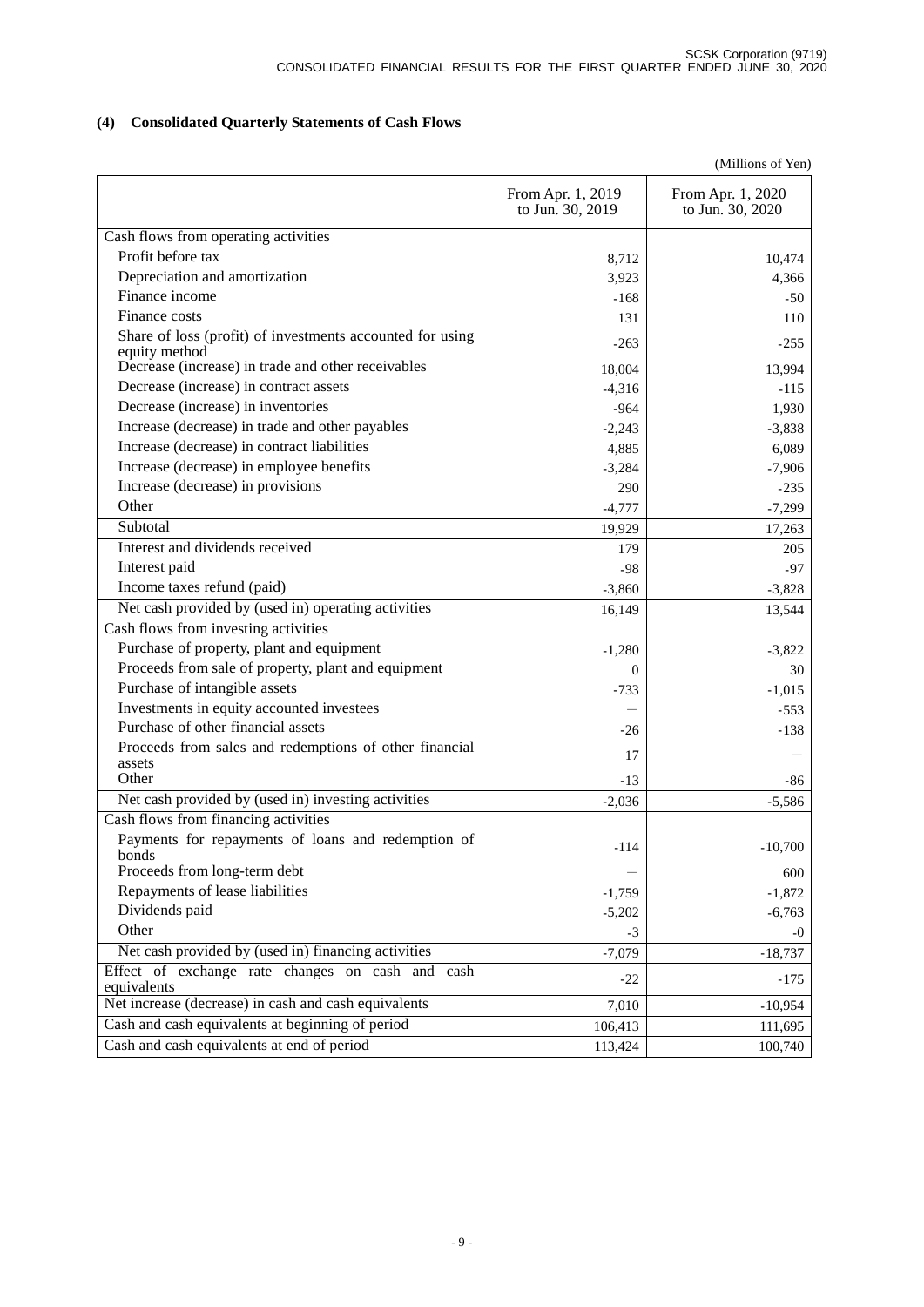# **(5) Notes regarding Consolidated Financial Results for the First Quarter ended June 30, 2020**

### **(Notes regarding the Premise of a Going Concern)**

No applicable items.

### **(Notes concerning significant changes in shareholders' equity)**

No applicable items.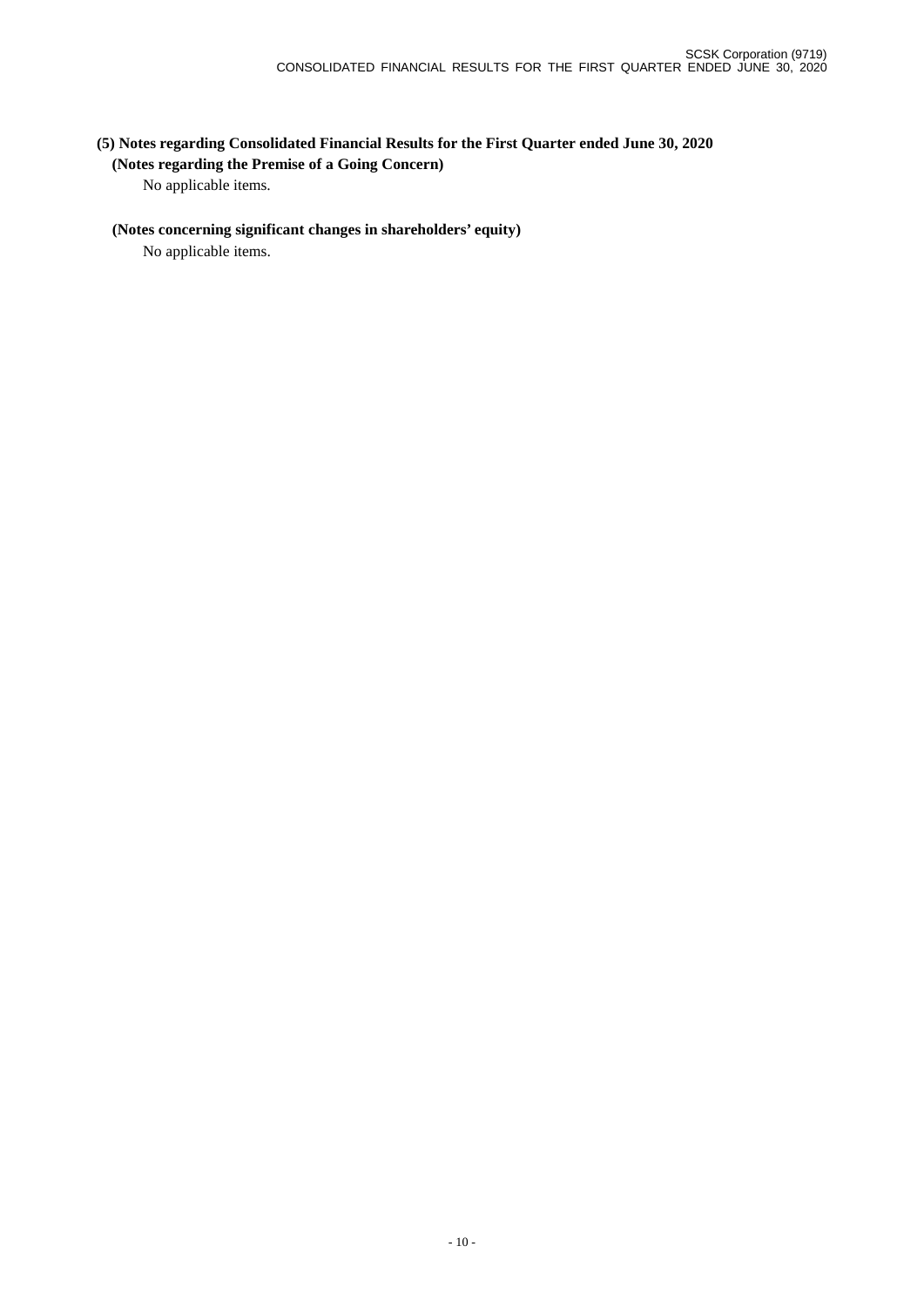#### **(Segment Information)**

#### **1. Summary of reportable segments**

The Company's business segments are the units of the Company for which separate financial information can be obtained and which are subject to regular discussion by the Board of Directors with regard to the allocation of management resources and the evaluation of performance. The Company defines business units according to customer industry and IT service business area, and each business unit is responsible for formulating comprehensive domestic and overseas strategies pertaining to the products and services they offer and for developing their businesses in accordance with these strategies.

Based on these business activities, the Company has defined the following six reportable segments: Industrial IT Business, Financial IT Business, IT Business Solutions, IT Platforms Solution, IT Management Service, and Others. These segments are arranged by product and service category based on the Company's business units.

Multiple business segments have been consolidated into a single reportable segment in cases in which the applicable business segments share similarities with regard to each of the following characteristics: (1) products and services, (2) production processes, (3) customers for products and services, (4) product or service supply methods, and (5) regulatory environment. The business of the Company's reportable segments are as follows.

#### (1) Industrial IT Business

The Industrial IT Business segment is comprised of the Manufacturing & Telecommunication Systems Business, Distribution & Media Systems Business, Global System Solutions & Innovation Business, and Mobility Systems business segments.

- ・Manufacturing & Telecommunication Systems Business: This business segment provides a wide range of IT solutions on a global scale. These solutions include core systems, manufacturing management systems, information management systems, supply chain management (SCM) systems, and customer relationship management (CRM) systems. Our services leverage the experience and know-how that we have cultivated over many years throughout the chain of operational processes from production to sales. The customers of this business are primarily companies in the manufacturing, telecommunications, and energy industries.
- ・Distribution & Media Systems Business: This business segment provides IT solution packages configured from various core systems, information systems, SCM systems, CRM systems, and ecommerce systems primarily to customers in the distribution, service, and media industries.
- ・Global System Solutions & Innovation Business: This business segment provides to optimal IT solutions primarily to trading companies and the global bases of customers from among a lineup that includes core systems, information management systems, SCM systems, and CRM systems.
- ・Mobility Systems: This business segment supplies the automotive industry and other customers with a wide range of solutions for automobile electronic control units on a global basis. These solutions include the development of embedded software through a model-based development approach, proprietary SCSK middleware (QINeS-BSW), software assessments, and process improvement measures.

#### (2) Financial IT Business

This segment engages in systems development, maintenance, and operation for financial institutions. As professionals that understand financial operations and possess a strong track record of creating sophisticated financial systems, members of this segment's staff support safe and efficient management and help customers implement their financial business strategies. The segment provides these services primarily to financial institutions, such as banks and trust banks as well as insurance, securities, lease, and credit companies.

#### (3) IT Business Solutions

This segment provides a wide range of IT solutions. These solutions include contact center services as well as application management outsourcing (AMO) services that cover the entire system lifecycle, from development and installation to maintenance and operation, for enterprise resources planning (ERP) and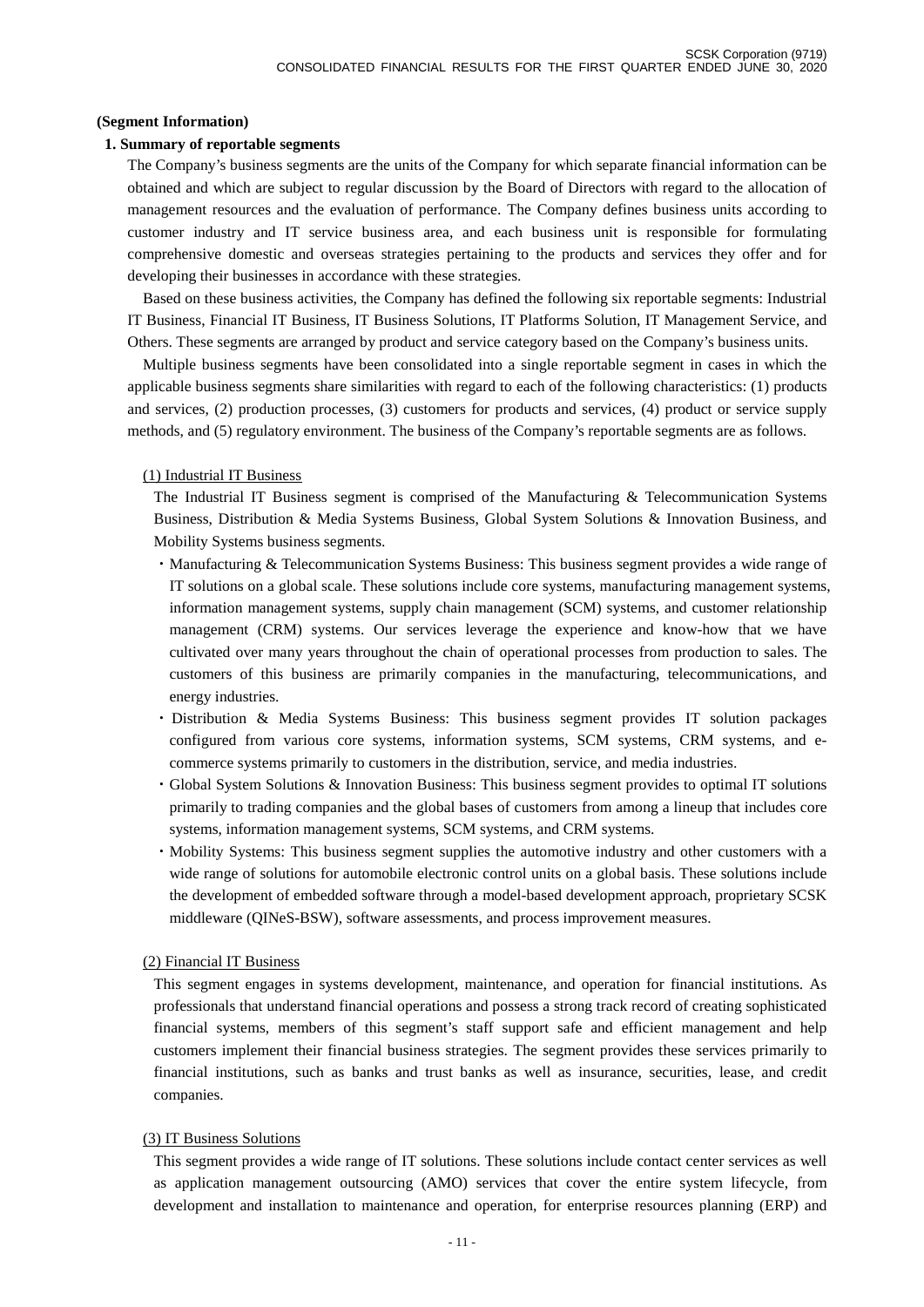CRM products, such as our internally developed ProActive ERP package, SAP, and Oracle offerings as well as Salesforce. In addition, this segment offers the type of business process outsourcing services that only an IT company can. These services merge support performed by human hands with IT.

### (4) IT Platforms Solutions

This segment draws on solid technical capabilities and know-how to leverage computer-aided design (CAD), computer-aided engineering (CAE), and other advanced technologies in the fields of IT infrastructure and manufacturing. In this way, the IT Platforms Solutions provides services and products that accurately address the needs of customers and offers flexible support for a wide range of customer businesses.

### (5) IT Management Service

This segment develops solutions-oriented netXDC data centers, which boast robust facilities and high-level security, to provide customers with proposal-based outsourcing services that address their management issues pertaining to operating cost reductions, infrastructure integration and optimization, governance enhancement, and business risk mitigation. The segment also supplies cloud infrastructure and offers its onsite SE support management services 24 hours a day, 365 days a year.

### (6) Others

The Company performs remote development (nearshore development) and provides other services out of Group companies that leverage the characteristics of its regional bases and the software development, system operation and management, system equipment sales, and consulting services it provides for a wide range of industries and business models.

The Others segment did not fulfill the quantitative requirements for treatment as a reportable segment in the fiscal year ended March 31, 2020, or the fiscal year ending March 31, 2021.

### **2. Reorganization of reportable segments, etc.**

Effective April 1, 2020, the Manufacturing & Telecommunication Systems Business, Distribution & Media Systems Business, Global System Solutions & Innovation Business, and Mobility Systems segments were consolidated to form the new Industrial IT Business segment. This decision was made based on the judgement that these segments shared similarities with regard to each of the following characteristics: (1) products and services, (2) production processes, (3) customers for products and services, (4) product or service supply methods, and (5) regulatory environment. Also on this date, the Financial Systems Business segment was renamed the Financial IT Business segment, the Business Solutions segment was renamed the IT Business Solutions segment, and the IT Platform Solutions segment was renamed the IT Platform Solution segment. In addition, following the absorption of JIEC Co., Ltd., on April 1, 2020, the businesses of this company that were previously included in the former Financial Systems Business segment were reallocated among the Industrial IT Business, Financial IT Business, IT Business Solutions, and IT Management Service segments.

Segment information for the fiscal year ended March 31, 2020, has been restated to reflect this change in reportable segments.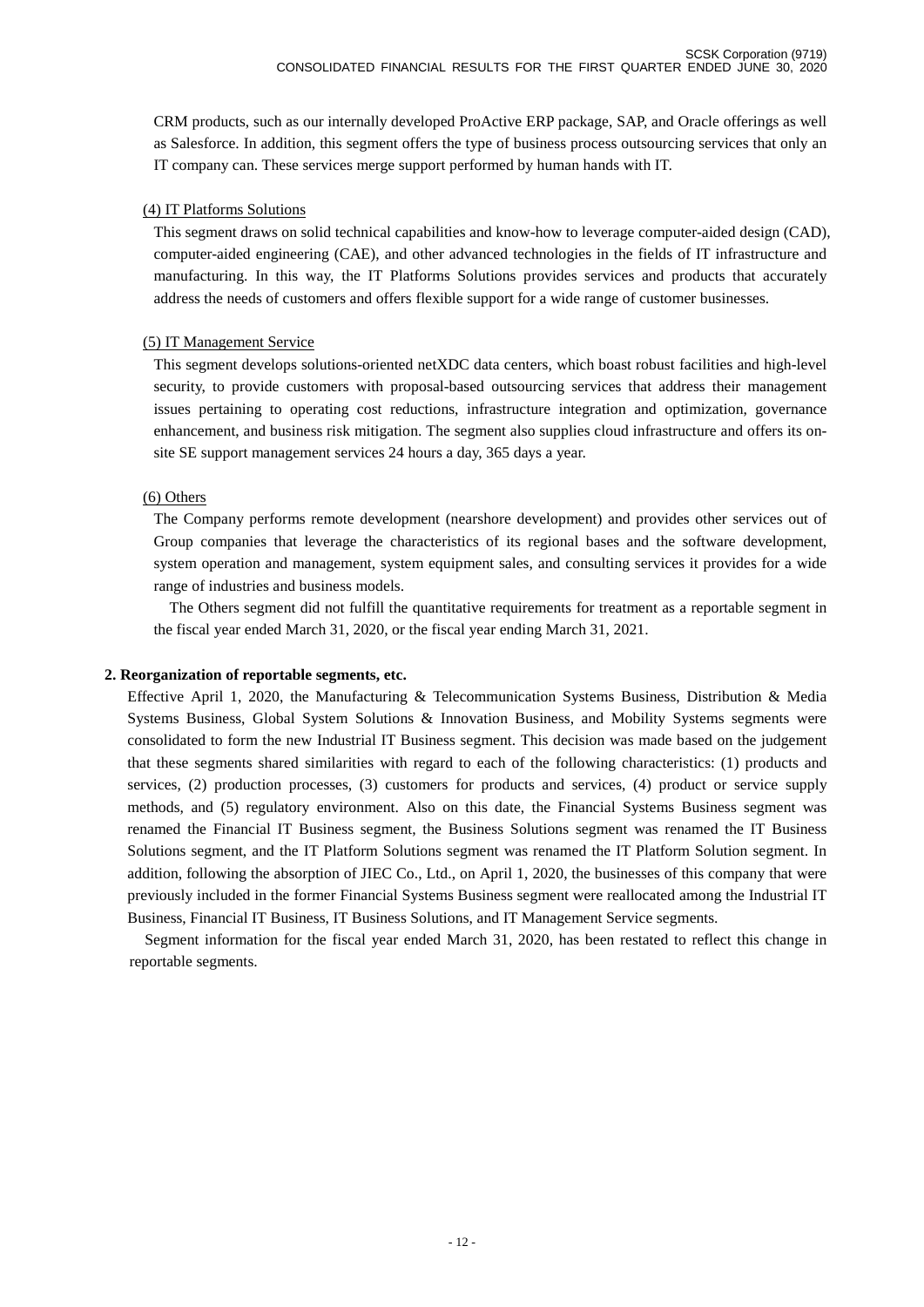### **3. Profits, Losses, and Other Information Pertaining to Reportable Segments**

I. First quarter of fiscal year ended March 31, 2020 (April 1, 2019 to June 30, 2019)

| (Millions of Yen)                                                                |                 |                 |           |                    |                                                                                    |        |                |          |                                                                  |  |  |
|----------------------------------------------------------------------------------|-----------------|-----------------|-----------|--------------------|------------------------------------------------------------------------------------|--------|----------------|----------|------------------------------------------------------------------|--|--|
|                                                                                  |                 |                 |           | Reportable Segment |                                                                                    |        |                |          | Amount<br>recorded in                                            |  |  |
|                                                                                  | <b>Business</b> | <b>Business</b> | Solutions | Solutions          | IT<br>Industrial IT Financial IT   IT Business   IT Platform Management<br>Service | Others | Total          | (Note2)  | Adjustments consolidated<br>quarterly<br>financial<br>statements |  |  |
| <b>Sales</b>                                                                     |                 |                 |           |                    |                                                                                    |        |                |          |                                                                  |  |  |
| Outside customers                                                                | 31,334          | 12,823          | 12,367    | 20,930             | 12,871                                                                             | 257    | 90,584         | 746      | 91,331                                                           |  |  |
| Inter segment sales<br>(Note1)                                                   | 1,978           | 146             | 1,412     | 1,544              | 3,508                                                                              | 1,049  | 9,641          | $-9,641$ |                                                                  |  |  |
| Total                                                                            | 33,313          | 12,969          | 13,779    | 22,474             | 16,380                                                                             | 1,307  | 100,226        | $-8,895$ | 91,331                                                           |  |  |
| Operating profit (loss)                                                          | 2,902           | 1,126           | 1,292     | 1,930              | 1,572                                                                              | $-18$  | 8,806          | $-393$   | 8,412                                                            |  |  |
|                                                                                  |                 |                 |           |                    |                                                                                    |        | Finance income |          | 168                                                              |  |  |
|                                                                                  |                 |                 |           |                    |                                                                                    |        | Finance costs  |          | $-131$                                                           |  |  |
| Share of profit (loss) of<br>investments accounted<br>for using equity<br>method |                 |                 |           |                    |                                                                                    |        |                |          | 263                                                              |  |  |

- Notes: 1. Amounts for inter-segment transactions are decided based on price negotiations made with reference to market prices.
	- 2. The amount of ¥746 million for sales to outside customers represents a part of adjustment to reflect net sales as defined by IFRS. The ¥393 million reduction to operating profit (loss) is comprised of ¥877 million in general corporate expenses that have not been allocated to the reportable segments and a ¥483 million adjustment to reflect net sales as defined by IFRS.

Profit before tax 8,712

II. First quarter of fiscal year ending March 31, 2021 (April 1, 2020 to June 30, 2020)

| (Millions of Yen)                                                                |                 |                                               |                          |                          |                             |        |                   |                                     |                                      |  |  |
|----------------------------------------------------------------------------------|-----------------|-----------------------------------------------|--------------------------|--------------------------|-----------------------------|--------|-------------------|-------------------------------------|--------------------------------------|--|--|
|                                                                                  |                 |                                               |                          | Reportable Segment       |                             |        |                   |                                     | Amount<br>recorded in                |  |  |
|                                                                                  | <b>Business</b> | Industrial IT Financial IT<br><b>Business</b> | IT Business<br>Solutions | IT Platform<br>Solutions | IT<br>Management<br>Service | Others | Total             | Adjustments consolidated<br>(Note2) | quarterly<br>financial<br>statements |  |  |
| <b>Sales</b>                                                                     |                 |                                               |                          |                          |                             |        |                   |                                     |                                      |  |  |
| Outside customers                                                                | 32,225          | 12,530                                        | 12,669                   | 18,805                   | 13,996                      | 4,043  | 94,271            | 85                                  | 94,356                               |  |  |
| Inter segment sales<br>(Note1)                                                   | 3,918           | 134                                           | 1,308                    | 1,668                    | 3,599                       | 1,548  | 12,178            | $-12,178$                           |                                      |  |  |
| Total                                                                            | 36,144          | 12,665                                        | 13,978                   | 20,473                   | 17,595                      | 5,592  | 106,449           | $-12,092$                           | 94,356                               |  |  |
| Operating profit                                                                 | 3,856           | 1,427                                         | 1,426                    | 2,251                    | 1,655                       | 102    | 10,720            | $-441$                              | 10,279                               |  |  |
|                                                                                  |                 |                                               |                          |                          |                             |        | Finance income    |                                     | 50                                   |  |  |
|                                                                                  |                 |                                               |                          |                          |                             |        | Finance costs     |                                     | $-110$                               |  |  |
| Share of profit (loss) of<br>investments accounted<br>for using equity<br>method |                 |                                               |                          |                          |                             |        |                   |                                     | 255                                  |  |  |
|                                                                                  |                 |                                               |                          |                          |                             |        | Profit before tax |                                     | 10,474                               |  |  |

Notes: 1. Amounts for inter-segment transactions are decided based on price negotiations made with reference to market prices.

2. The amount of ¥85 million for sales to outside customers represents a part of adjustment to reflect net sales as defined by IFRS. The ¥441 million reduction to operating profit is comprised of ¥678 million in general corporate expenses that have not been allocated to the reportable segments and a ¥237 million adjustment to reflect net sales as defined by IFRS.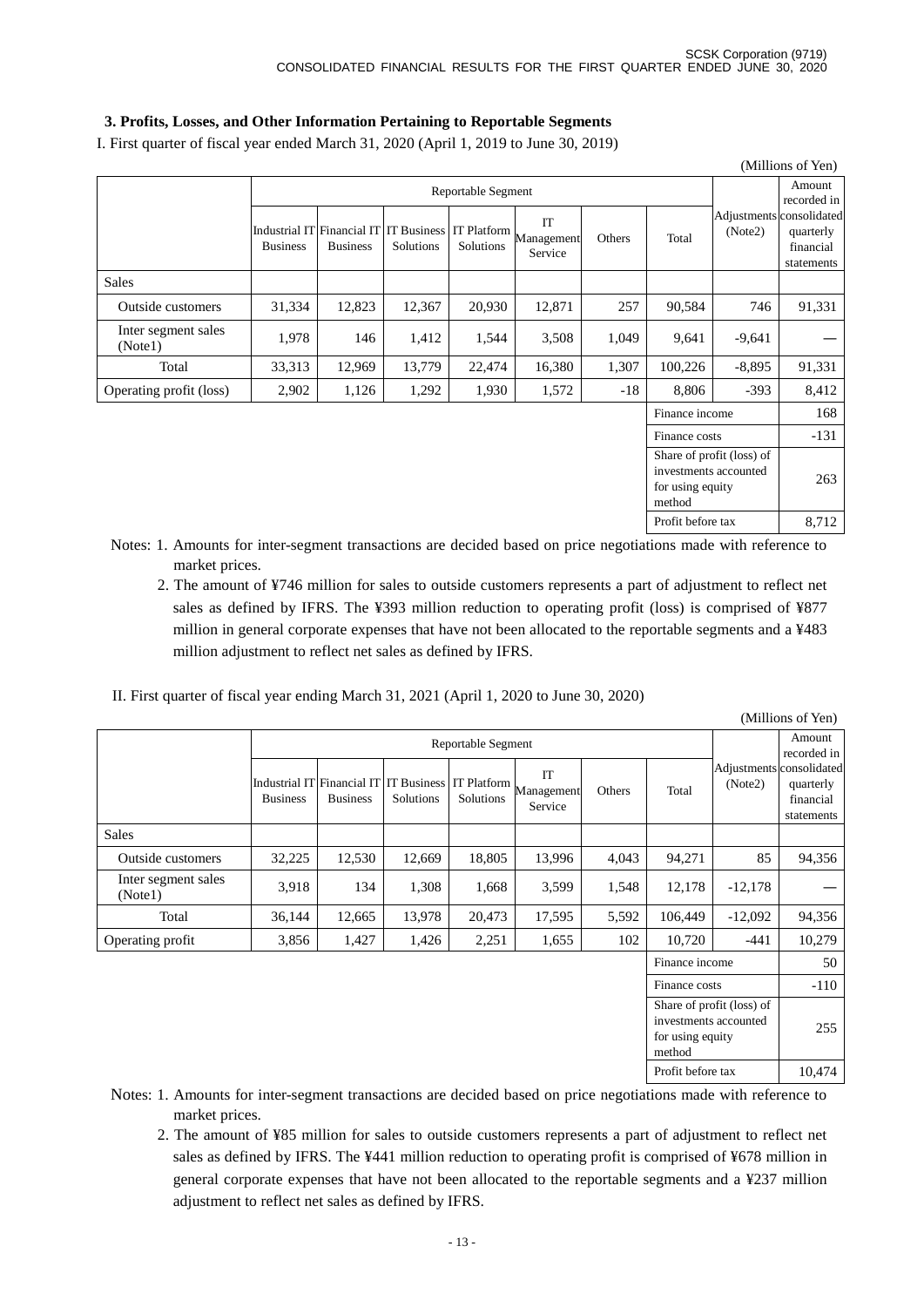#### **(First year of IFRS application)**

From the three-month period ended June 30, 2020, the Company will disclose financial statements prepared based on IFRS standards. The most recent financial statements to be prepared based on the previously employed Japanese generally accepted accounting principles (J-GAAP) are the financial statements for the fiscal year ended March 31, 2020. Accordingly, the date of transition from J-GAAP standards to IFRS standards is April 1, 2019.

#### **(1) Exceptions Stipulated Under IFRS 1**

In principal, IFRS standards requires that companies adopting IFRS for the first time apply the required standards retroactively to periods before the transition. However, IFRS 1 (First-time Adoption of International Financial Reporting Standards) defines certain exceptions in retroactive application, both voluntary or mandatory. The Company has adjusted for inconsistencies caused in complying with this requirement by modifying retained earnings and other components of equity, as of the transition date.

The voluntary exemptions utilized by the Company are as follows.

#### ・Business combinations

Under IFRS 1, first-time adopters can utilize an exemption to the retroactive application of IFRS 3 (Business Combinations) with regard to past business combinations. If retroactive application is performed, all aspects of the applicable business combination must be restated to reflect IFRS 3 standards.

The Company has chosen not to retroactively apply IFRS 3 to past business combinations. As a result, amounts of goodwill for business combinations before the transition date have not been adjusted and therefore still represent the book values recognized based on the previously adopted J-GAAP standards. In addition, impairment tests were performed on this goodwill as of transition date regardless of the presence of signs of impairment.

・Use of Deemed Cost

Under IFRS 1, first-time adopters have the option to use fair value as of the transition date as current deemed cost for properties, plants and equipment. The Company has opted to use fair value as of the transition date as IFRS deemed cost for some of its properties, plants and equipment as of the transition date.

・Foreign currency translation differences from foreign operations

Under IFRS 1, first-time adopters may choose to treat foreign currency translation differences from foreign operations on the transition date as zero. The Company has chosen to treat foreign currency translation differences from foreign operations on the transition date as zero, and the resulting differences have been recognized under retained earnings.

・Designation of financial instruments recognized prior to transition date

Under IFRS 1, first-time adopters are allowed to elect to design equity instruments as stipulated by IFRS 9 (Financial Instruments) as financial assets measured at fair value through other comprehensive income when reflecting fluctuations in the fair value of said instruments if deemed appropriate based on the facts and circumstances of these financial instruments as of the transition date. The Company has chosen to designate equity instruments held as of the transition date as financial assets measured at fair value through other comprehensive income based on the circumstances of these financial instruments as of the transition date.

・Lease (as Debtor)

Under IFRS 1, first-time adopters may choose to treat lease contracts outstanding on the transition date as leases based on the new IFRS lease definition if deemed appropriate based on the facts and circumstances of these leases as of the transition date. Moreover, in the case of leases as the debtor, first-time adopters are able to measure all applicable lease liabilities and right-of-use assets as of the transition date when recognizing these liabilities and assets. The Company made the judgment of whether contracts outstanding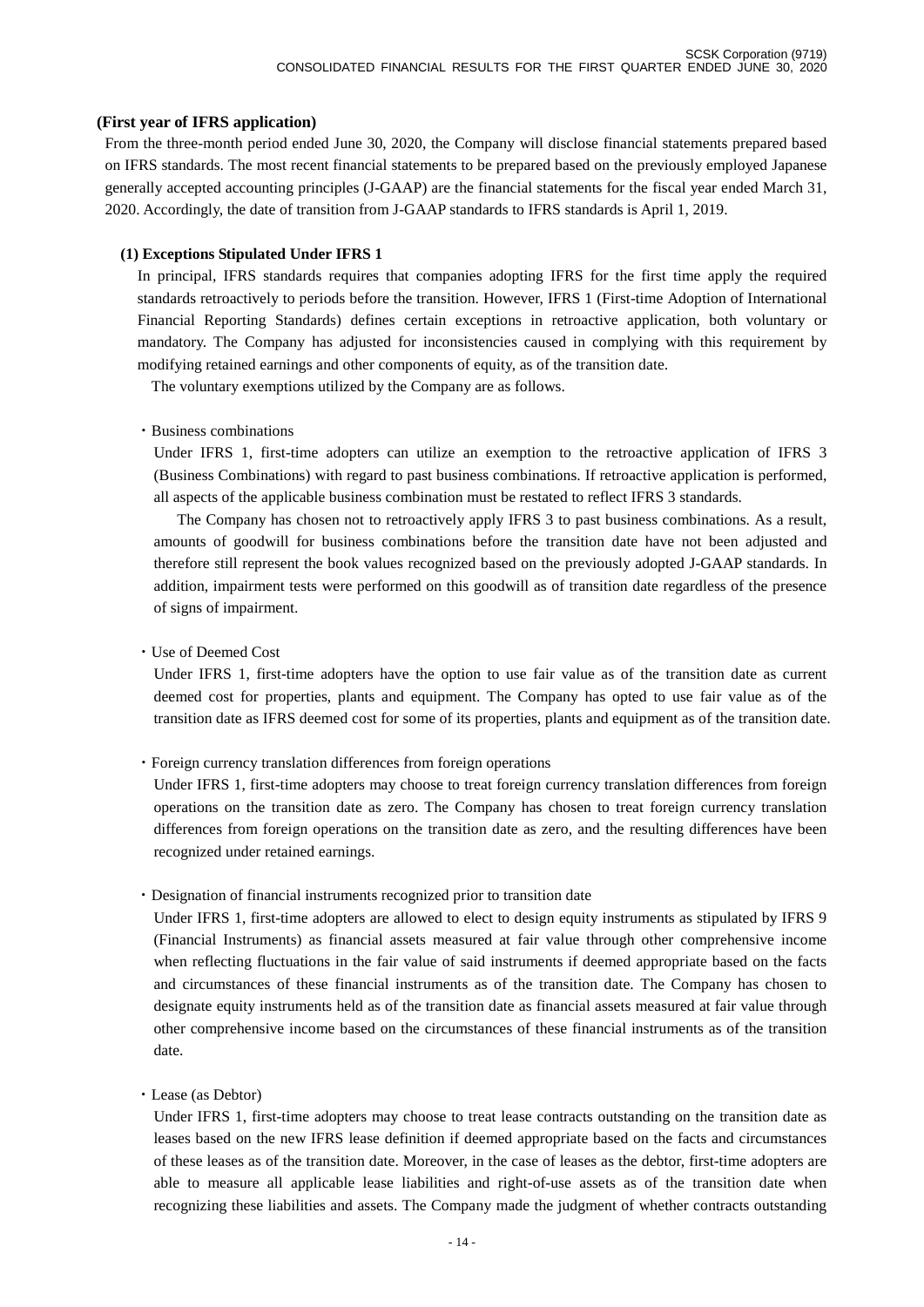as of the transition date contain leases based on the facts and circumstances of these leases as of the transition date. In addition, the Company measured lease liabilities as of the transition date and displayed the outstanding lease fees for those lease liabilities at current value discounted by the debtor's additional borrowing interest rate as of the transition date. Furthermore, right-of-use assets were measured at the transition date and IAS 36 (Impairment of Assets) was applied to said right-ofuse assets as of the IFRS transition date.

### ・Borrowing expenses

IFRS 1 allows first-time adopters to choose not to retroactively apply IAS 23 (Borrowing Costs) for borrowing expenses related to qualifying assets recognized before the transition date. The Company has elected not to retroactively apply IAS 23 for borrowing expenses related to qualifying assets recognized before the transition date.

### ・Stock compensation

Under IFRS 1, first-time adopters are able to chose not to apply IFRS 2 (Share-based Payment) for stock compensation that was granted after November 7, 2002, and for which the rights were finalized prior to the transition date or January 1, 2005, which ever later. The Company has chosen not to apply IFRS 2 to stock compensation for which the rights were finalized prior to the transition date.

### **(2) Mandatory Exemptions for Retroactive Application Stipulated Under IFRS 1**

IFRS mandates that IFRS standards not be retroactively applied to items including estimates, financial assets and liabilities for which recognition has ceased, hedge accounting, minority interests, and financial asset categories and measurements. The Company will apply IFRS standards to these items from the transition date forward.

#### **(3) Reconciliations**

Reconciliations based on IFRS 1 are as follows. In these reconciliations, the amounts under "Reclassification" include adjustments that affect neither retained earnings nor comprehensive income, while the amounts under "Difference in recognition and measurement" include adjustments that affect retained earnings and comprehensive income. In addition, "Difference in scope of consolidation" reflects the effect of including certain subsidiaries with low materiality, that were accounted for under the equity method and not included in the scope of consolidation under J-GAAP standards, in the scope of consolidation under IFRS standards.

"Recognition of and subsequent amortization of acquisition costs from business combinations" includes adjustments to reconcile for the recognition of the acquisition cost of Minori Solutions Co., Ltd., under intangible assets.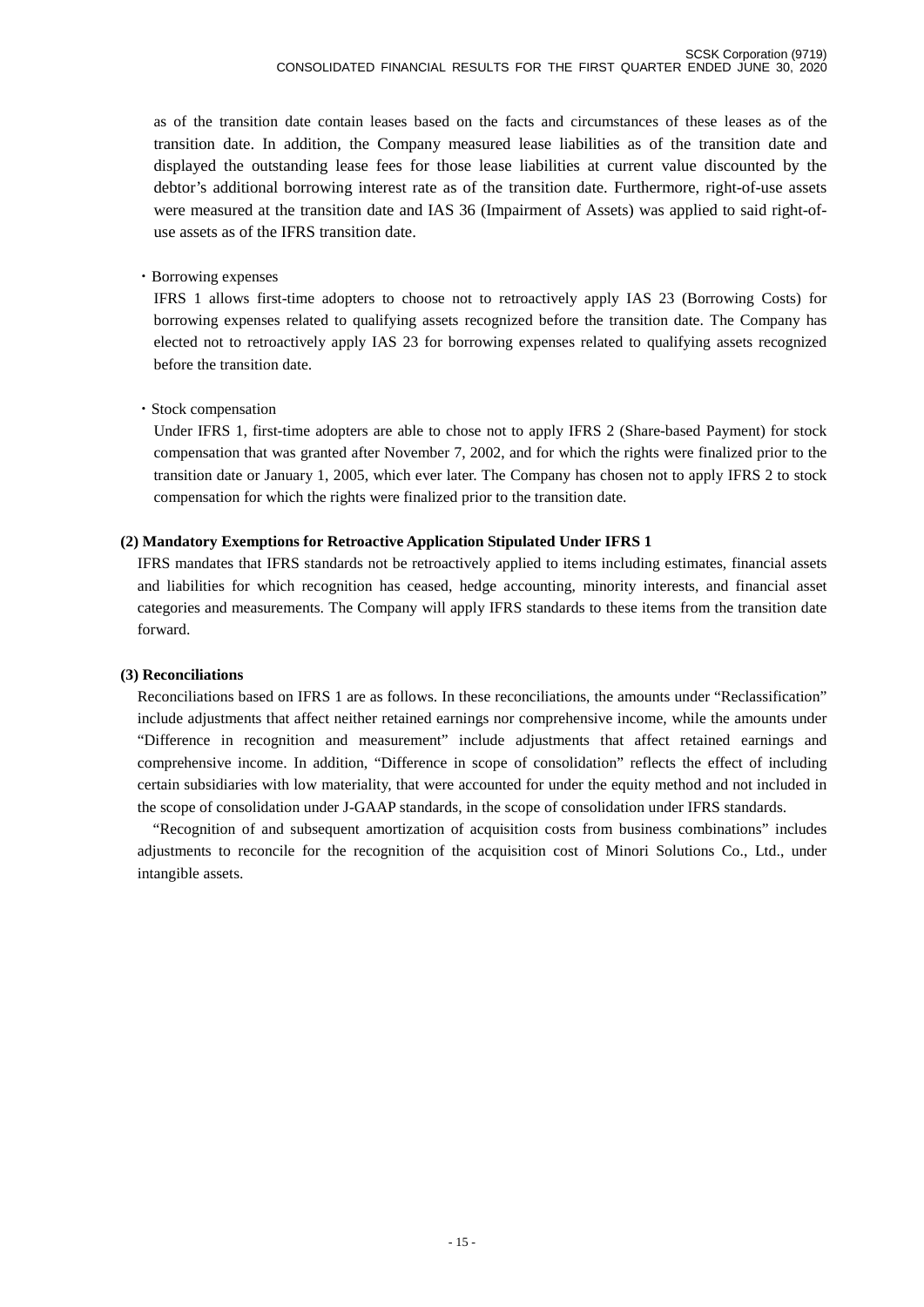Reconciliation of equity as of the transition date (April 1, 2019)

|                                            |         |                          |                           |                                                     |             |              | (Millions of Yen)                                |
|--------------------------------------------|---------|--------------------------|---------------------------|-----------------------------------------------------|-------------|--------------|--------------------------------------------------|
| Accounts under J- GAAP                     | J-GAAP  | Reclassifi-<br>cations   | Scope of<br>consolidation | Differences in<br>recognition<br>and<br>measurement | <b>IFRS</b> | <b>Notes</b> | Subjects of IFRS                                 |
| Assets                                     |         |                          |                           |                                                     |             |              | Assets                                           |
| Current assets                             |         |                          |                           |                                                     |             |              | <b>Current</b> assets                            |
| Cash and deposits                          | 21,170  | 85,028                   | 214                       |                                                     | 106,413     |              | Cash and cash<br>equivalents                     |
| Notes and accounts<br>receivable - trade   | 74,698  | $-9,649$                 | 21                        | $-527$                                              | 64,543      |              | Trade and other<br>receivables                   |
|                                            |         | 11,489                   |                           | 369                                                 | 11,859      |              | Contract assets                                  |
| Lease receivables and<br>investment assets | 334     | $-334$                   |                           |                                                     |             |              |                                                  |
| Merchandise and<br>finished goods          | 7,831   | $-7,831$                 |                           |                                                     |             |              |                                                  |
| Work in process                            | 360     | $-360$                   |                           |                                                     |             |              |                                                  |
| Raw materials and<br>supplies              | 117     | $-117$                   |                           |                                                     |             |              |                                                  |
|                                            |         | 8,310                    | 5                         | 15                                                  | 8,331       |              | Inventories                                      |
| Deposits paid                              | 85,028  | $-85,028$                |                           |                                                     |             |              |                                                  |
|                                            |         | 56                       |                           |                                                     | 56          |              | Income taxes receivable                          |
| Other                                      | 11,496  | $-1,593$                 | 5                         | $-613$                                              | 9,295       |              | Other current assets                             |
| Allowance for doubtful<br>accounts         | $-31$   | 31                       |                           |                                                     |             |              |                                                  |
| Total current assets                       | 201,007 | $\overline{\phantom{0}}$ | 247                       | $-755$                                              | 200,499     |              | Total current assets                             |
| Non-current assets                         |         |                          |                           |                                                     |             |              | Non-current assets                               |
| Property, plant and<br>equipment           | 70,833  | $-1,552$                 | 9                         | $-12,558$                                           | 56,731      | $\mathbf{F}$ | Property, plant and<br>equipment                 |
|                                            |         | 1,581                    |                           | 24,190                                              | 25,772      | ${\bf G}$    | Right-of-use assets                              |
| Intangible assets                          | 8,208   | $-8,208$                 |                           |                                                     |             |              |                                                  |
|                                            |         | 8,179                    | 253                       |                                                     | 8,433       | B            | Goodwill and intangible<br>assets                |
|                                            |         | 5,185                    |                           | 885                                                 | 6,070       |              | Investments accounted<br>for using equity method |
| Investment securities                      | 11,773  | $-11,773$                |                           |                                                     |             |              |                                                  |
| Long-term prepaid<br>expenses              | 1,563   | $-1,563$                 |                           |                                                     |             |              |                                                  |
| Leasehold and guarantee<br>deposits        | 6,759   | $-6,759$                 |                           |                                                     |             |              |                                                  |
| Deferred tax assets                        | 13,709  |                          |                           | 5,242                                               | 18,951      | $\mathbf C$  | Deferred tax assets                              |
|                                            |         | 7,592                    | 21                        |                                                     | 7,613       |              | Other receivables                                |
|                                            |         | 6,730                    | -436                      | 52                                                  | 6,346       | A            | Other financial assets                           |
| Other                                      | 1,042   | 534                      |                           |                                                     | 1,576       |              | Other non-current assets                         |
| Allowance for doubtful<br>accounts         | $-53$   | 53                       |                           |                                                     |             |              |                                                  |
| Total non-current assets                   | 113,837 | $\overline{\phantom{0}}$ | $-152$                    | 17,812                                              | 131,497     |              | Total non-current assets                         |
| Total assets                               | 314,844 |                          | 95                        | 17,056                                              | 331,996     |              | Total assets                                     |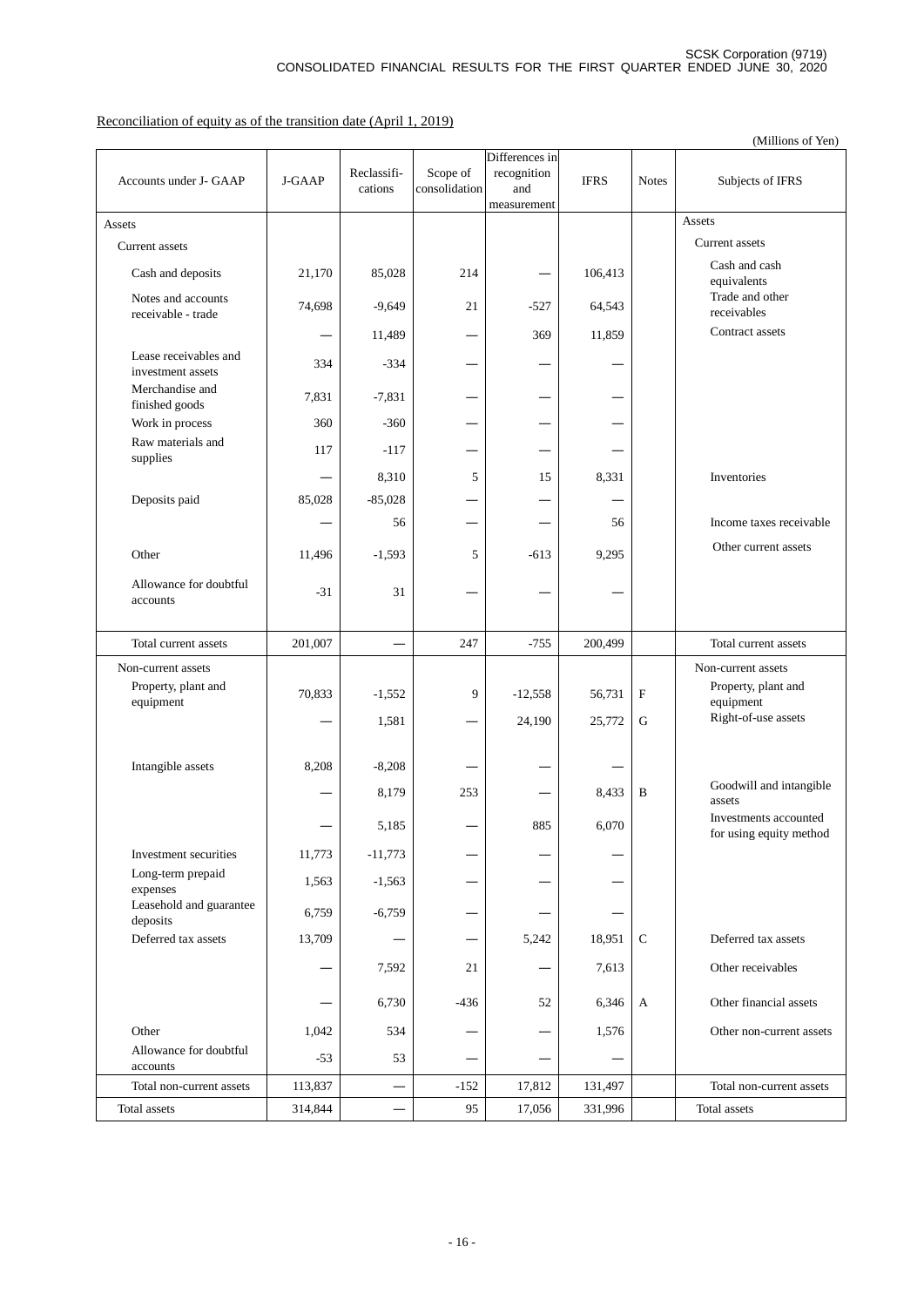|                                                                            |         |              |               |                    |             |              | (Millions of Yen)                |
|----------------------------------------------------------------------------|---------|--------------|---------------|--------------------|-------------|--------------|----------------------------------|
|                                                                            |         |              |               | Differences in     |             |              |                                  |
| Accounts under J- GAAP                                                     | J-GAAP  | Reclassifi-  | Scope of      | recognition        | <b>IFRS</b> | <b>Notes</b> | Subjects of IFRS                 |
|                                                                            |         | cations      | consolidation | and<br>measurement |             |              |                                  |
| Liabilities                                                                |         |              |               |                    |             |              | Liabilities                      |
| <b>Current liabilities</b>                                                 |         |              |               |                    |             |              | <b>Current liabilities</b>       |
|                                                                            |         |              |               |                    |             |              |                                  |
| Notes and accounts<br>payable - trade                                      | 22,087  | 7,155        | 17            | $-253$             | 29,007      |              | Trade and other payables         |
|                                                                            |         | 10,428       | 20            |                    | 10,449      |              | <b>Contract liabilities</b>      |
|                                                                            |         | 9,235        |               | 200                | 9,436       | H            | Employee benefits<br>accruals    |
| Short-term borrowings                                                      | 15,000  |              | 35            |                    | 15,035      |              | Bonds and borrowings             |
| Lease obligations                                                          | 843     | $-843$       |               |                    |             |              |                                  |
|                                                                            |         | 843          |               | 6,708              | 7,552       | G            | Lease liabilities                |
|                                                                            |         | 30           |               |                    | 30          |              | Other financial liabilities      |
| Income taxes payable                                                       | 4,898   | $-1,202$     | 13            |                    | 3,710       |              | Income taxes payable             |
| Provision for bonuses                                                      |         |              |               |                    |             |              |                                  |
| Provision for bonuses for                                                  | 5,910   | $-5,910$     |               |                    |             |              |                                  |
| directors (and other<br>officers)                                          | 57      | $-57$        |               |                    |             |              |                                  |
| Provision for loss on<br>construction contracts                            | 228     | $-228$       |               |                    |             |              |                                  |
|                                                                            |         | 398          |               |                    | 398         |              | Provisions                       |
| Other                                                                      | 23,499  | $-19,849$    | 24            | $-39$              | 3,635       |              | Other current liabilities        |
| Total current liabilities                                                  | 72,525  | $-0$         | 111           | 6,617              | 79,254      |              | Total current liabilities        |
| Non-current liabilities                                                    |         |              |               |                    |             |              | Non-current liabilities          |
| Bonds payable                                                              | 40,000  |              | 78            | $-112$             | 39,965      |              | Bonds and borrowings             |
| Lease obligations                                                          | 1,909   | $-1,909$     |               |                    |             |              |                                  |
|                                                                            |         | 1,909        |               | 18,518             | 20,428      | G            | Lease liabilities                |
|                                                                            |         | $\Omega$     |               |                    | $\theta$    |              | Other financial liabilities      |
|                                                                            |         |              |               |                    |             | D            | Employee benefits                |
|                                                                            |         | 2,923        |               |                    | 2,923       |              | Provisions                       |
|                                                                            |         | 2,779        |               |                    | 2,779       |              |                                  |
|                                                                            |         | 154          |               |                    | 154         |              | Other payables                   |
| Provision for retirement<br>benefits for directors<br>(and other officers) | 20      | $-20$        |               |                    |             |              |                                  |
| Retirement benefit<br>liability                                            | 2,902   | $-2,902$     |               |                    |             |              |                                  |
| Asset retirement<br>obligations                                            | 2,779   | $-2,779$     |               |                    |             |              |                                  |
| Long-term lease and<br>guarantee deposits                                  | 154     | $-154$       |               |                    |             |              |                                  |
| Other                                                                      | 83      |              |               |                    | 83          |              | Other non-current<br>liabilities |
| Total non-current<br>liabilities                                           | 47,850  | $\mathbf{0}$ | 78            | 18,405             | 66,335      |              | Total non-current<br>liabilities |
| <b>Total liabilities</b>                                                   | 120,375 |              | 190           | 25,023             | 145,589     |              | <b>Total liabilities</b>         |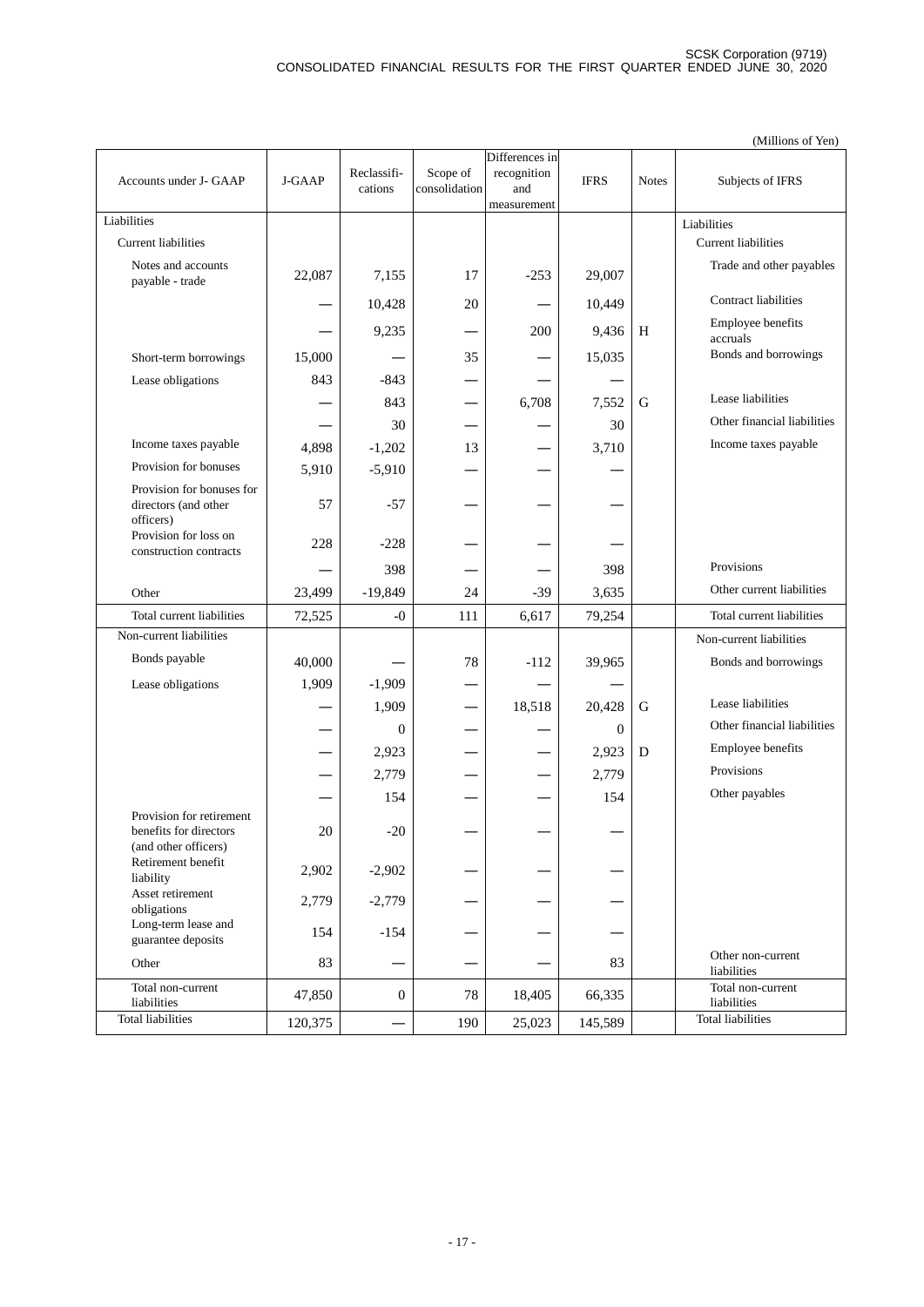|                                                 |          |                        |                           |                                                     |             |              | (Millions of Yen)            |
|-------------------------------------------------|----------|------------------------|---------------------------|-----------------------------------------------------|-------------|--------------|------------------------------|
| Accounts under J- GAAP                          | J-GAAP   | Reclassifi-<br>cations | Scope of<br>consolidation | Differences in<br>recognition<br>and<br>measurement | <b>IFRS</b> | <b>Notes</b> | Subjects of IFRS             |
| Net assets                                      |          |                        |                           |                                                     |             |              |                              |
| Shareholders' equity                            |          |                        |                           |                                                     |             |              | Equity                       |
| Share capital                                   | 21,152   |                        |                           |                                                     | 21,152      |              | Share capital                |
| Capital surplus                                 |          | 40                     |                           | $-40$                                               |             |              | Capital surplus              |
| Retained earnings                               | 175,223  |                        | $-77$                     | $-12,828$                                           | 162,317     | $\mathbf I$  | Retained earnings            |
| Treasury shares                                 | $-694$   |                        |                           | 417                                                 | $-277$      |              | Treasury shares              |
| Total accumulated other<br>comprehensive income | $-2,269$ |                        |                           | 4,485                                               | 2,216       | A,D,<br>Е    | Other components of equity   |
| Share acquisition rights                        | 40       | $-40$                  |                           |                                                     |             |              |                              |
| Non-controlling interests                       | 1,015    |                        | $-17$                     |                                                     | 997         |              | Non-controlling interests    |
| Total net assets                                | 194,468  |                        | $-95$                     | $-7,966$                                            | 186,407     |              | Total equity                 |
| Total liabilities and net assets                | 314,844  |                        | 95                        | 17,056                                              | 331,996     |              | Total liabilities and equity |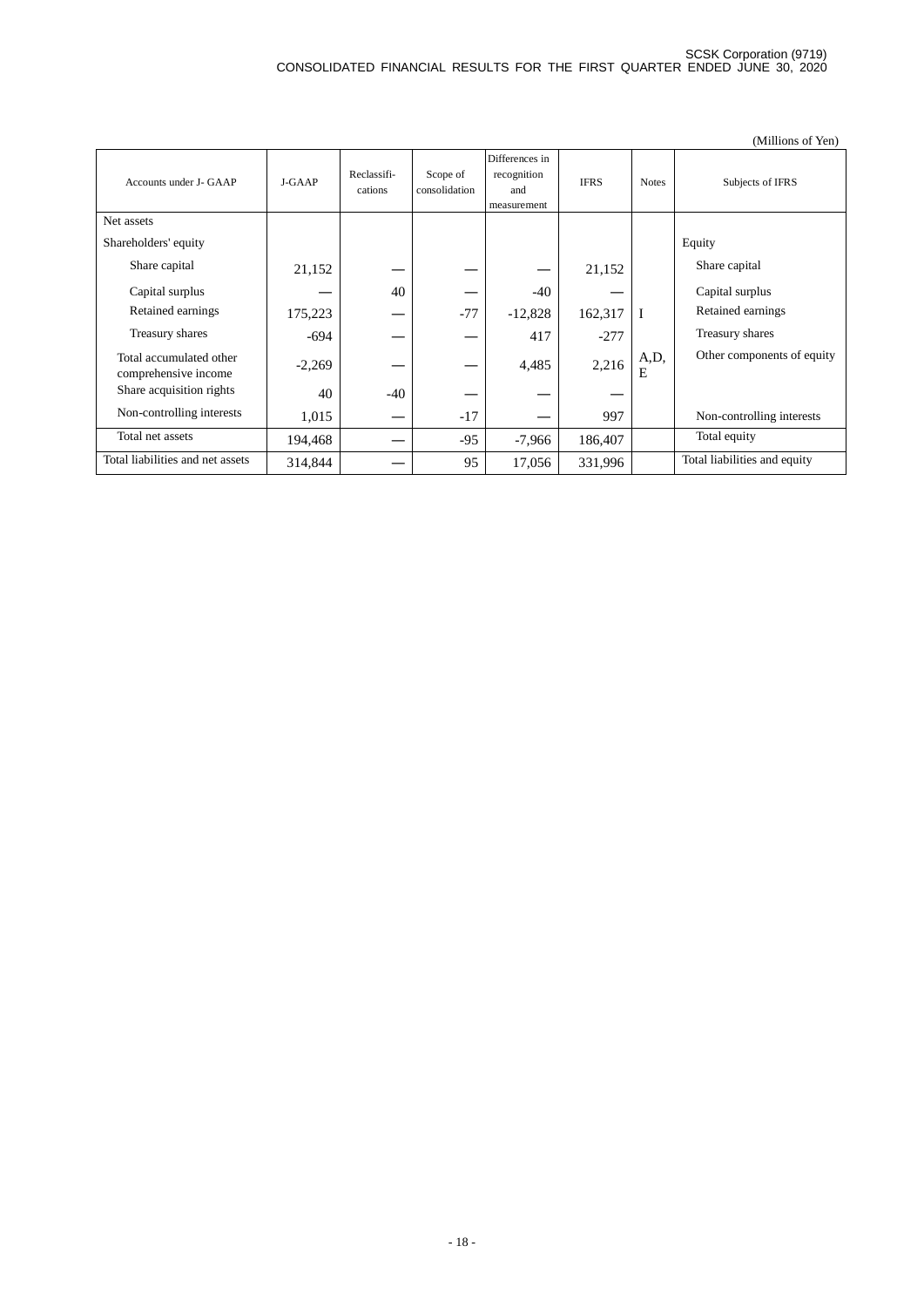Reconciliation of equity as of June 30, 2019

|                                          |         |                   |                                |             |                  | (Millions of Yen)                                |
|------------------------------------------|---------|-------------------|--------------------------------|-------------|------------------|--------------------------------------------------|
|                                          |         |                   | Differences in                 |             |                  |                                                  |
| Accounts under J- GAAP                   | J-GAAP  | Reclassifications | recognition and<br>measurement | <b>IFRS</b> | <b>Notes</b>     | Subjects of IFRS                                 |
| Assets                                   |         |                   |                                |             |                  | Assets                                           |
| Current assets                           |         |                   |                                |             |                  | Current assets                                   |
| Cash and deposits                        | 20,883  | 92,541            |                                | 113,424     |                  | Cash and cash<br>equivalents                     |
| Notes and accounts<br>receivable - trade | 60,181  | $-13,077$         | $-453$                         | 46,651      |                  | Trade and other<br>receivables                   |
|                                          |         | 15,128            | 1,047                          | 16,176      |                  | Contract assets                                  |
| Merchandise and<br>finished goods        | 8,835   | $-8,835$          |                                |             |                  |                                                  |
| Work in process                          | 990     | $-990$            |                                |             |                  |                                                  |
| Raw materials and<br>supplies            | 111     | $-111$            |                                |             |                  |                                                  |
|                                          |         | 9,937             | $-640$                         | 9,297       |                  | Inventories                                      |
| Deposits paid                            | 92,541  | $-92,541$         |                                |             |                  |                                                  |
|                                          |         | 46                |                                | 46          |                  | Income taxes receivable                          |
|                                          |         | 13                |                                | 13          |                  | Other financial assets                           |
| Other                                    | 15,387  | $-2,161$          | $-899$                         | 12,326      |                  | Other current assets                             |
| Allowance for doubtful<br>accounts       | $-51$   | 51                |                                |             |                  |                                                  |
| Total current assets                     | 198,879 | 1                 | $-945$                         | 197,936     |                  | Total current assets                             |
| Non-current assets                       |         |                   |                                |             |                  | Non-current assets                               |
| Property, plant and<br>equipment         | 70,390  | $-1,683$          | $-12,288$                      | 56,417      | $_{\rm F}$       | Property, plant and<br>equipment                 |
|                                          |         | 1,707             | 24,141                         | 25,848      | G                | Right-of-use assets                              |
| Intangible assets                        | 8,267   | $-8,267$          |                                |             |                  |                                                  |
|                                          |         | 8,244             | 19                             | 8,263       | B                | Goodwill and intangible<br>assets                |
|                                          |         | 5,327             | 953                            | 6,281       |                  | Investments accounted<br>for using equity method |
| Investment securities                    | 11,998  | $-11,998$         |                                |             |                  |                                                  |
|                                          |         | 11,524            | 5,120                          | 16,644      | $\mathbf C$      | Deferred tax assets                              |
|                                          |         | 7,556             |                                | 7,556       |                  | Other receivables                                |
|                                          |         | 6,812             | 52                             | 6,865       | $\boldsymbol{A}$ | Other financial assets                           |
| Other                                    | 20,688  | $-19,274$         |                                | 1,414       |                  | Other non-current assets                         |
| Allowance for doubtful<br>accounts       | $-50$   | 50                |                                |             |                  |                                                  |
| Total non-current assets                 | 111,294 |                   | 17,998                         | 129,292     |                  | Total non-current assets                         |
| Total assets                             | 310,174 | $\mathbf{1}$      | 17,053                         | 327,229     |                  | Total assets                                     |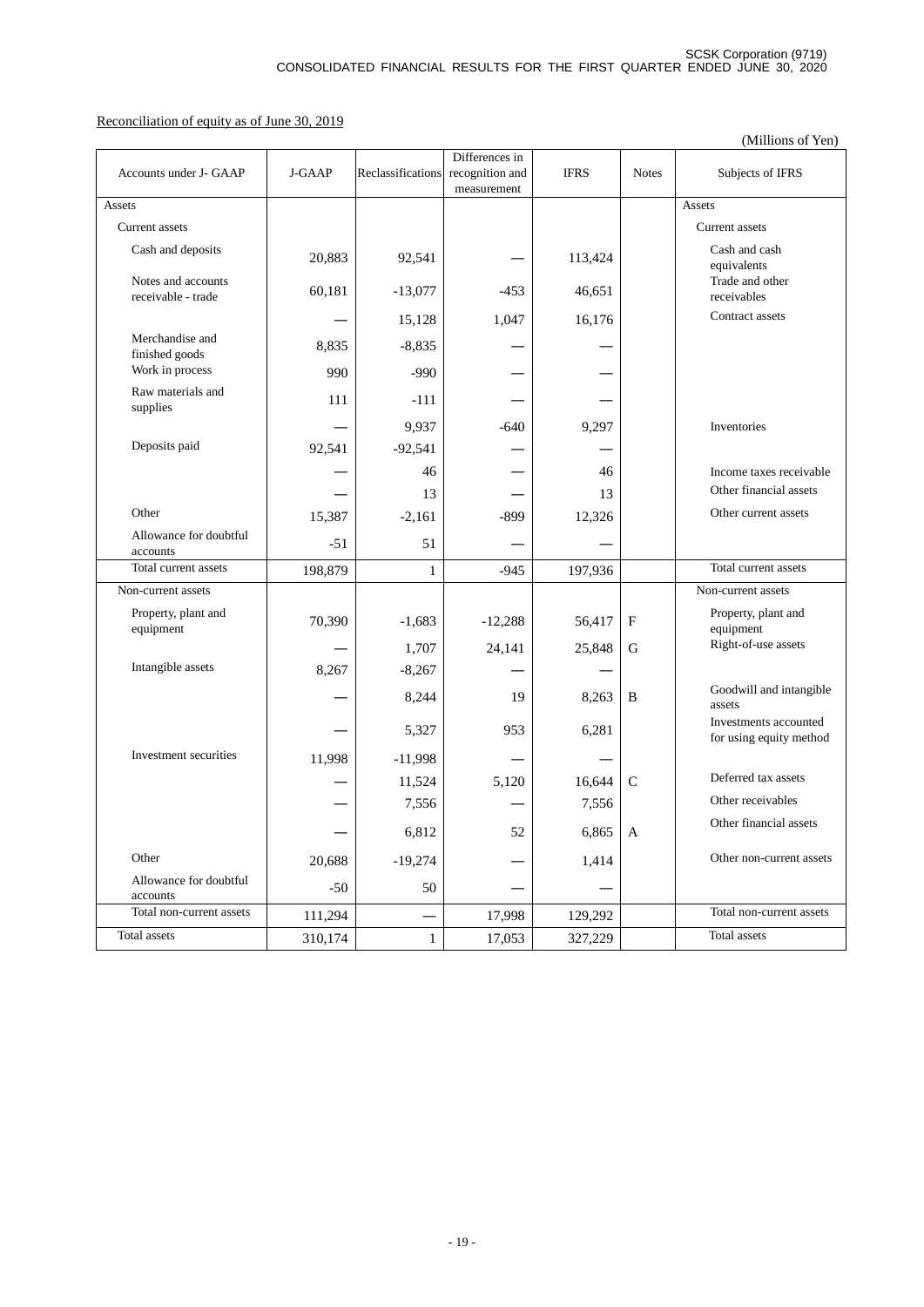|                                                 |          |                   |                                                  |             |              | (Millions of Yen)                |
|-------------------------------------------------|----------|-------------------|--------------------------------------------------|-------------|--------------|----------------------------------|
| Accounts under J- GAAP                          | J-GAAP   | Reclassifications | Differences in<br>recognition and<br>measurement | <b>IFRS</b> | <b>Notes</b> | Subjects of IFRS                 |
| Liabilities                                     |          |                   |                                                  |             |              | Liabilities                      |
| <b>Current liabilities</b>                      |          |                   |                                                  |             |              | <b>Current liabilities</b>       |
| Notes and accounts                              |          |                   |                                                  |             |              | Trade and other payables         |
| payable - trade                                 | 16,926   | 10,673            | $-703$                                           | 26,897      |              |                                  |
|                                                 |          | 15,336            |                                                  | 15,336      |              | <b>Contract liabilities</b>      |
|                                                 |          | 5,876             | 200                                              | 6,077       | H            | Employee benefits<br>accruals    |
| Short-term borrowings                           | 15,000   | 10,000            | $-9$                                             | 24,990      |              | Bonds and borrowings             |
| Current portion of bonds                        | 10,000   | $-10,000$         |                                                  |             |              |                                  |
|                                                 |          | 856               | 6,587                                            | 7,443       | G            | Lease liabilities                |
| Income taxes payable                            | 739      | $-548$            |                                                  | 191         |              | Income taxes payable             |
| Provision for bonuses                           | 1,532    | $-1,532$          |                                                  |             |              |                                  |
| Provision for bonuses for                       |          |                   |                                                  |             |              |                                  |
| directors (and other                            | 15       | $-15$             |                                                  |             |              |                                  |
| officers)<br>Provision for loss on              |          |                   |                                                  |             |              |                                  |
| construction contracts                          | 524      | $-524$            |                                                  |             |              |                                  |
|                                                 |          | 685               |                                                  | 685         |              | Provisions                       |
| Other                                           | 34,596   | $-30,807$         | $-33$                                            | 3,756       |              | Other current liabilities        |
| Total current liabilities                       | 79,336   |                   | 6,041                                            | 85,378      |              | Total current liabilities        |
| Non-current liabilities                         |          |                   |                                                  |             |              | Non-current liabilities          |
| Bonds payable                                   | 30,000   |                   | $-93$                                            | 29,906      |              | Bonds and borrowings             |
|                                                 |          | 1,960             | 18,433                                           | 20,394      | G            | Lease liabilities                |
|                                                 |          | 1                 |                                                  | 1           |              | Other financial liabilities      |
|                                                 |          | 2,650             | 284                                              | 2,934       | D            | Employee benefits                |
|                                                 |          | 2,999             |                                                  | 2,999       |              | Provisions                       |
|                                                 |          | 157               |                                                  | 157         |              | Other payables                   |
| Provision for retirement                        |          |                   |                                                  |             |              |                                  |
| benefits for directors<br>(and other officers)  | 15       | $-15$             |                                                  |             |              |                                  |
| Retirement benefit                              | 2,635    | $-2,635$          |                                                  |             |              |                                  |
| liability<br>Asset retirement                   |          |                   |                                                  |             |              |                                  |
| obligations                                     | 2,999    | $-2,999$          |                                                  |             |              |                                  |
| Other                                           | 2,201    | $-2,118$          |                                                  | 83          |              | Other non-current<br>liabilities |
| Total non-current<br>liabilities                | 37,851   | 1                 | 18,624                                           | 56,477      |              | Total non-current<br>liabilities |
| <b>Total liabilities</b>                        | 117,187  | $\mathbf{1}$      | 24,666                                           | 141,855     |              | <b>Total liabilities</b>         |
| Net assets                                      |          |                   |                                                  |             |              | Equity                           |
| Share capital                                   | 21,152   |                   |                                                  | 21,152      |              | Share capital                    |
| Capital surplus                                 |          | 34                | $-34$                                            |             |              | Capital surplus                  |
| Retained earnings                               | 173,933  |                   | $-12,304$                                        | 161,628     | I            | Retained earnings                |
| Treasury shares                                 | $-694$   |                   | 417                                              | $-276$      |              | Treasury shares                  |
| Total accumulated other<br>comprehensive income | $-1,774$ |                   | 4,311                                            | 2,536       | A, D, E      | Other components of equity       |
| Share acquisition rights                        | 34       | $-34$             |                                                  |             |              |                                  |
| Non-controlling interests                       | 334      |                   | $-2$                                             | 332         |              | Non-controlling interests        |
| Total net assets                                | 192,986  |                   | $-7,612$                                         | 185,373     |              | Total equity                     |
| Total liabilities and net assets                | 310,174  | $\mathbf{1}$      | 17,053                                           | 327,229     |              | Total liabilities and equity     |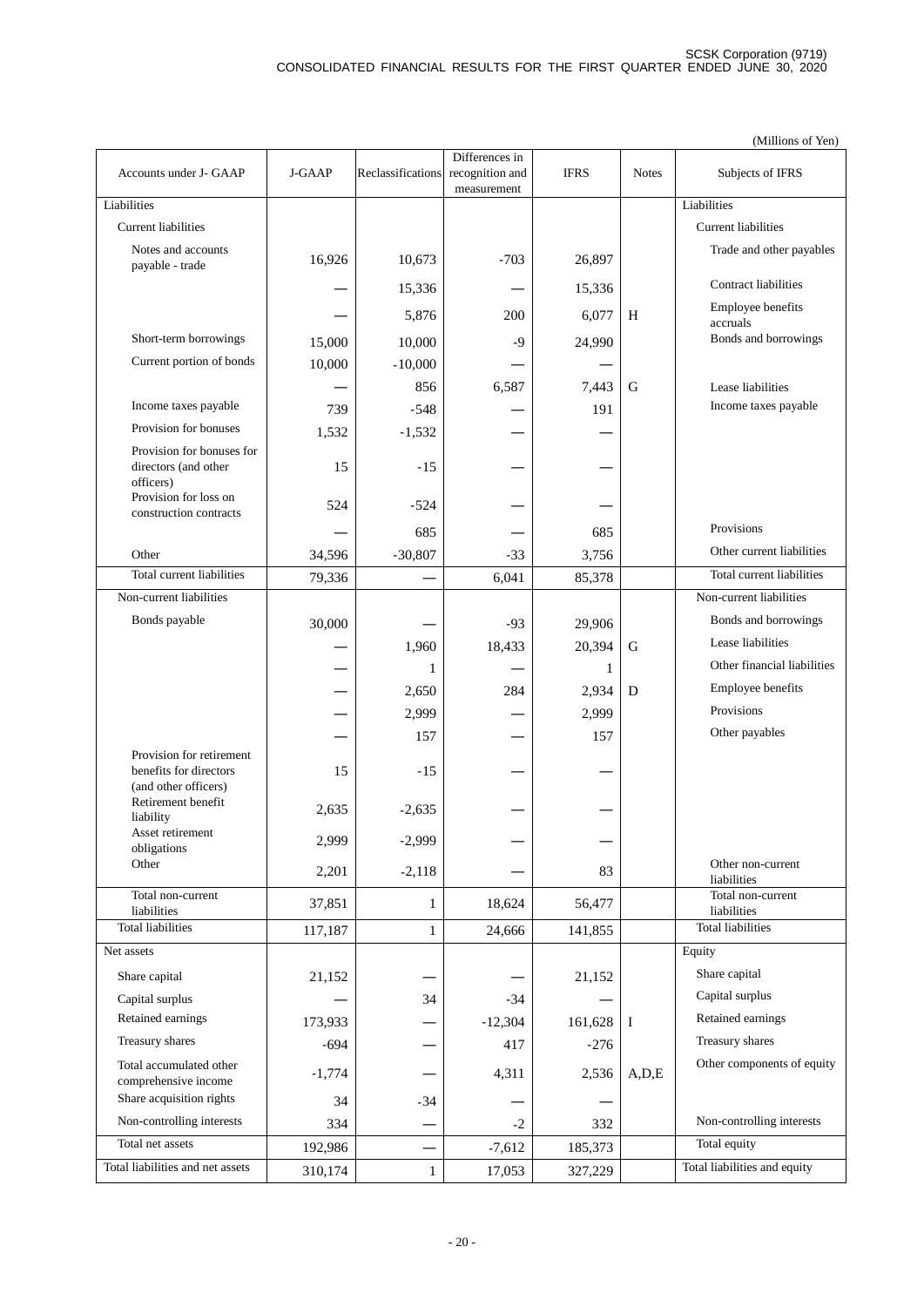### Reconciliation of equity as of March 31, 2020

|                                            |         |                                                                                                                |                        |                                                     |             |              | (Millions of Yen)                                |
|--------------------------------------------|---------|----------------------------------------------------------------------------------------------------------------|------------------------|-----------------------------------------------------|-------------|--------------|--------------------------------------------------|
| Accounts under J- GAAP                     | J-GAAP  | Allocation of<br>acquisition<br>costs through<br>business<br>combinations<br>and<br>subsequent<br>amortization | Reclassifi-<br>cations | Differences in<br>recognition<br>and<br>measurement | <b>IFRS</b> | <b>Notes</b> | Subjects of IFRS                                 |
| Assets                                     |         |                                                                                                                |                        |                                                     |             |              | Assets                                           |
| Current assets                             |         |                                                                                                                |                        |                                                     |             |              | Current assets                                   |
| Cash and deposits                          | 32,072  |                                                                                                                | 79,623                 |                                                     | 111,695     |              | Cash and cash<br>equivalents                     |
| Notes and accounts<br>receivable - trade   | 78,828  |                                                                                                                | $-11,024$              | $-1,031$                                            | 66,772      |              | Trade and other<br>receivables                   |
|                                            |         |                                                                                                                | 13,062                 | 702                                                 | 13,765      |              | Contract assets                                  |
| Lease receivables and<br>investment assets | 340     |                                                                                                                | $-340$                 |                                                     |             |              |                                                  |
| Merchandise and<br>finished goods          | 9,150   |                                                                                                                | $-9,150$               |                                                     |             |              |                                                  |
| Work in process                            | 671     |                                                                                                                | $-671$                 |                                                     |             |              |                                                  |
| Raw materials and<br>supplies              | 133     |                                                                                                                | $-133$                 |                                                     |             |              |                                                  |
|                                            |         |                                                                                                                | 9,955                  | 115                                                 | 10,071      |              | Inventories                                      |
| Deposits paid                              | 79,703  |                                                                                                                | $-79,703$              |                                                     |             |              |                                                  |
| <b>Securities</b>                          | 299     |                                                                                                                | $-299$                 |                                                     |             |              |                                                  |
|                                            |         |                                                                                                                | 24                     |                                                     | 24          |              | Income taxes receivable                          |
|                                            |         |                                                                                                                | 412                    |                                                     | 412         |              | Other financial assets                           |
| Other                                      | 13,600  |                                                                                                                | $-1,803$               | $-647$                                              | 11,149      |              | Other current assets                             |
| Allowance for doubtful<br>accounts         | $-48$   |                                                                                                                | 48                     |                                                     |             |              |                                                  |
| Total current assets                       | 214,752 |                                                                                                                |                        | $-861$                                              | 213,891     |              | Total current assets                             |
| Non-current assets                         |         |                                                                                                                |                        |                                                     |             |              | Non-current assets                               |
| Property, plant and<br>equipment           | 74,801  |                                                                                                                | $-1,384$               | $-11,870$                                           | 61,546      | ${\rm F}$    | Property, plant and<br>equipment                 |
|                                            |         |                                                                                                                | 1,394                  | 24,704                                              | 26,099      | $\mathbf G$  | Right-of-use assets                              |
| Intangible assets                          | 21,384  | 10,274                                                                                                         | $-31,659$              |                                                     |             |              |                                                  |
|                                            |         | $-6,869$                                                                                                       | 31,650                 | 461                                                 | 25,242      | $\, {\bf B}$ | Goodwill and<br>intangible assets                |
|                                            |         |                                                                                                                | 6,333                  | 920                                                 | 7,253       |              | Investments accounted<br>for using equity method |
| Investment securities                      | 11,854  |                                                                                                                | $-11,854$              |                                                     |             |              |                                                  |
| Long-term prepaid<br>expenses              | 1,599   |                                                                                                                | $-1,599$               |                                                     |             |              |                                                  |
| Leasehold and<br>guarantee deposits        | 7,178   |                                                                                                                | $-7,178$               |                                                     |             |              |                                                  |
| Deferred tax assets                        | 10,044  | $-3,146$                                                                                                       |                        | 6,068                                               | 12,967      | $\mathbf C$  | Deferred tax assets                              |
|                                            |         |                                                                                                                | 7,890                  |                                                     | 7,890       |              | Other receivables                                |
|                                            |         |                                                                                                                | 5,666                  | 73                                                  | 5,739       | A            | Other financial assets                           |
| Other                                      | 918     |                                                                                                                | 692                    |                                                     | 1,610       |              | Other non-current<br>assets                      |
| Allowance for doubtful<br>accounts         | $-50$   |                                                                                                                | 50                     |                                                     |             |              |                                                  |
| Total non-current assets                   | 127,732 | 259                                                                                                            |                        | 20,357                                              | 148,350     |              | Total non-current assets                         |
| Total assets                               | 342,485 | 259                                                                                                            |                        | 19,496                                              | 362,241     |              | Total assets                                     |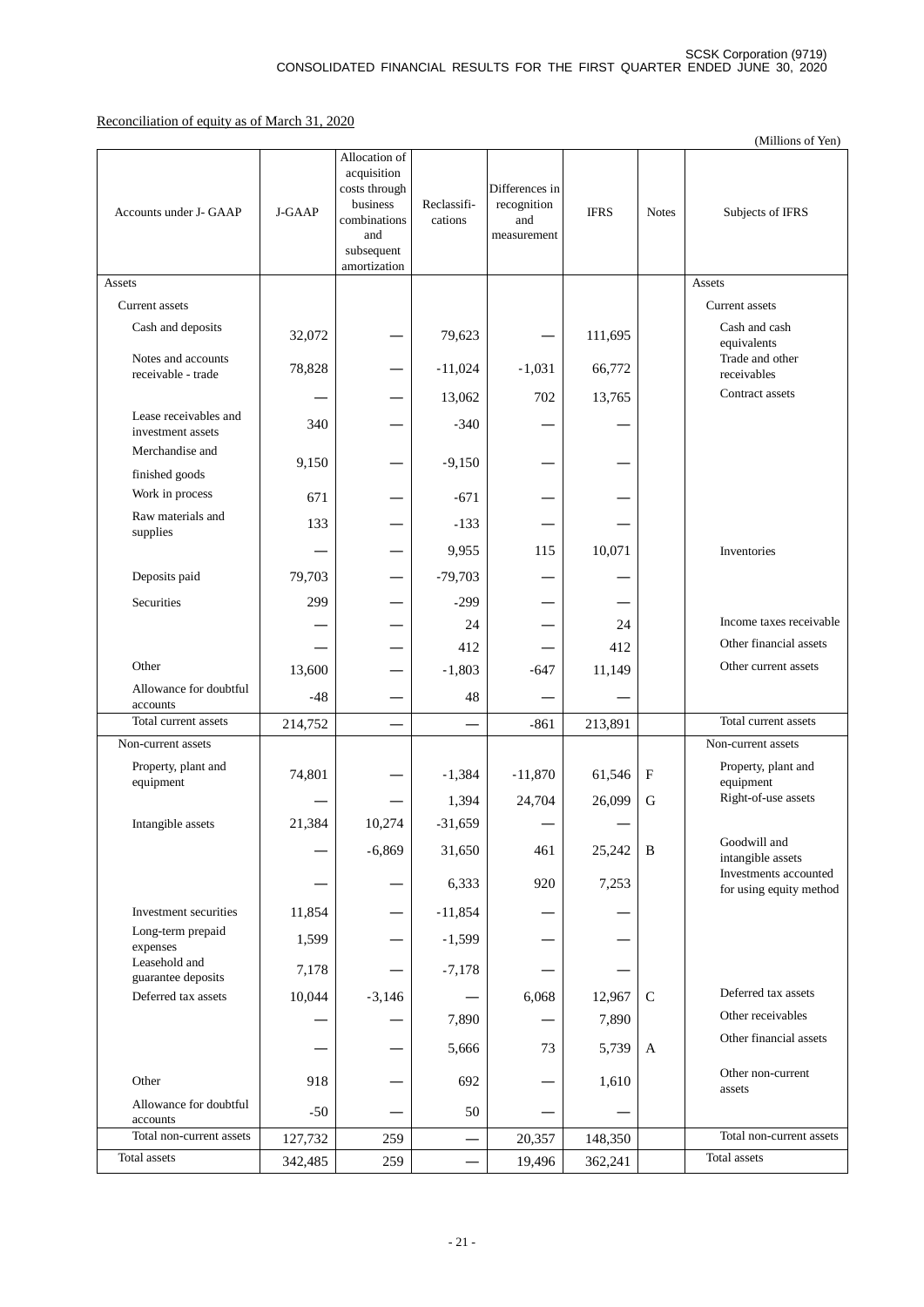|                                                                            |         |                                                                                                                |                        |                                                     |             |              | (Millions of Yen)                |
|----------------------------------------------------------------------------|---------|----------------------------------------------------------------------------------------------------------------|------------------------|-----------------------------------------------------|-------------|--------------|----------------------------------|
| Accounts under J- GAAP                                                     | J-GAAP  | Allocation of<br>acquisition<br>costs through<br>business<br>combinations<br>and<br>subsequent<br>amortization | Reclassifi-<br>cations | Differences in<br>recognition<br>and<br>measurement | <b>IFRS</b> | <b>Notes</b> | Subjects of IFRS                 |
| Liabilities                                                                |         |                                                                                                                |                        |                                                     |             |              | Liabilities                      |
| <b>Current liabilities</b>                                                 |         |                                                                                                                |                        |                                                     |             |              | <b>Current liabilities</b>       |
| Notes and accounts<br>payable - trade                                      | 25,054  |                                                                                                                | 7,212                  | 38                                                  | 32,306      |              | Trade and other<br>payables      |
|                                                                            |         |                                                                                                                | 12,638                 |                                                     | 12,638      |              | <b>Contract liabilities</b>      |
|                                                                            |         |                                                                                                                | 10,051                 | 2,002                                               | 12,054      | H            | Employee benefits<br>accruals    |
| Short-term borrowings                                                      | 15,400  |                                                                                                                | 10,000                 | $-2$                                                | 25,397      |              | Bonds and borrowings             |
| Current portion of<br>bonds                                                | 10,000  |                                                                                                                | $-10,000$              |                                                     |             |              |                                  |
| Lease obligations                                                          | 836     |                                                                                                                | $-836$                 |                                                     |             |              |                                  |
|                                                                            |         |                                                                                                                | 836                    | 5,764                                               | 6,601       | G            | Lease liabilities                |
| Income taxes payable                                                       | 5,091   |                                                                                                                | $-1,317$               |                                                     | 3,773       |              | Income taxes payable             |
| Provision for bonuses                                                      | 6,972   |                                                                                                                | $-6,972$               |                                                     |             |              |                                  |
| Provision for bonuses<br>for directors (and other<br>officers)             | 65      |                                                                                                                | $-65$                  |                                                     |             |              |                                  |
| Provision for loss on<br>construction contracts                            | 507     |                                                                                                                | $-507$                 |                                                     |             |              |                                  |
|                                                                            |         |                                                                                                                | 511                    |                                                     | 511         |              | Provisions                       |
| Other                                                                      | 29,960  |                                                                                                                | $-21,550$              | $-133$                                              | 8,275       |              | Other current liabilities        |
| Total current liabilities                                                  | 93,889  |                                                                                                                |                        | 7,669                                               | 101,559     |              | Total current liabilities        |
| Non-current liabilities                                                    |         |                                                                                                                |                        |                                                     |             |              | Non-current liabilities          |
| Bonds payable                                                              | 30,000  |                                                                                                                |                        | $-72$                                               | 29,927      |              | Bonds and borrowings             |
| Lease obligations                                                          | 1,581   |                                                                                                                | $-1,581$               |                                                     |             |              |                                  |
|                                                                            |         |                                                                                                                | 1,581                  | 19,546                                              | 21,127      | G            | Lease liabilities                |
|                                                                            |         |                                                                                                                | 5,543                  | 278                                                 | 5,821       | ${\bf D}$    | Employee benefits                |
|                                                                            |         |                                                                                                                | 3,115                  |                                                     | 3,115       |              | Provisions                       |
|                                                                            |         |                                                                                                                | 207                    |                                                     | 207         |              | Other payables                   |
| Provision for retirement<br>benefits for directors<br>(and other officers) | 11      |                                                                                                                | $-11$                  |                                                     |             |              |                                  |
| Retirement benefit<br>liability                                            | 5,532   |                                                                                                                | $-5,532$               |                                                     |             |              |                                  |
| Asset retirement<br>obligations                                            | 3,115   |                                                                                                                | $-3,115$               |                                                     |             |              |                                  |
| Long-term lease and<br>guarantee deposits                                  | 156     |                                                                                                                | $-156$                 |                                                     |             |              |                                  |
| Other                                                                      | 127     |                                                                                                                | $-51$                  |                                                     | 75          |              | Other non-current<br>liabilities |
| Total non-current<br>liabilities                                           | 40,523  |                                                                                                                |                        | 19,752                                              | 60,276      |              | Total non-current<br>liabilities |
| <b>Total liabilities</b>                                                   | 134,413 |                                                                                                                |                        | 27,422                                              | 161,835     |              | <b>Total liabilities</b>         |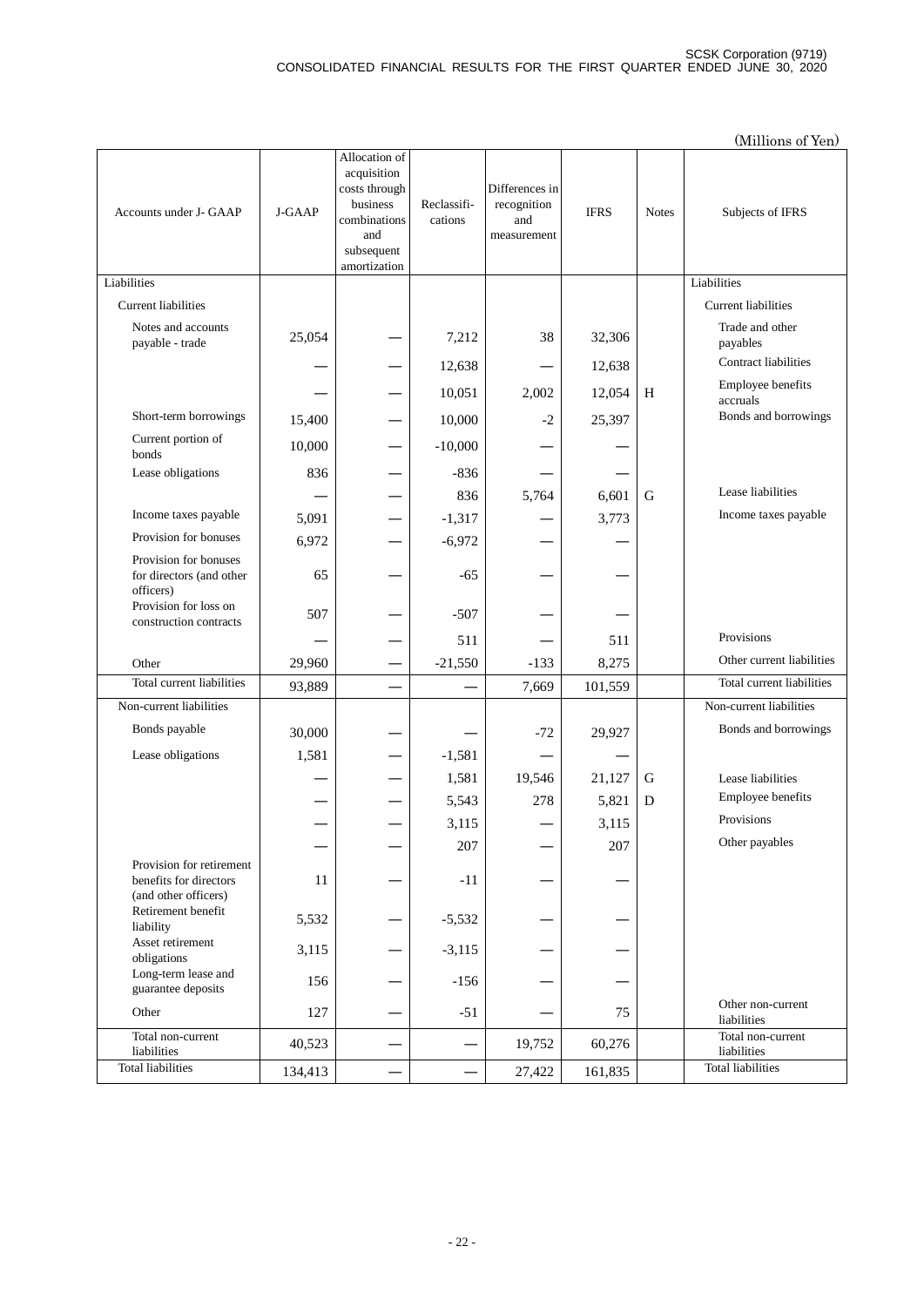|                                                 |          |                                                                                                                |                        |                                                               |             |              | (Millions of Yen)             |
|-------------------------------------------------|----------|----------------------------------------------------------------------------------------------------------------|------------------------|---------------------------------------------------------------|-------------|--------------|-------------------------------|
| Accounts under J- GAAP                          | J-GAAP   | Allocation of<br>acquisition<br>costs through<br>business<br>combinations<br>and<br>subsequent<br>amortization | Reclassifi-<br>cations | <b>Differences</b><br>in<br>recognition<br>and<br>measurement | <b>IFRS</b> | <b>Notes</b> | Subjects of IFRS              |
| Net assets                                      |          |                                                                                                                |                        |                                                               |             |              | Equity                        |
| Share capital                                   | 21,152   |                                                                                                                |                        |                                                               | 21,152      |              | Share capital                 |
| Capital surplus                                 |          | 429                                                                                                            | $-398$                 | $-30$                                                         |             |              | Capital surplus               |
| Retained earnings                               | 191,881  | $-169$                                                                                                         | 429                    | $-14,312$                                                     | 177,828     | $\mathbf I$  | Retained earnings             |
| Treasury shares                                 | $-698$   |                                                                                                                |                        | 417                                                           | $-281$      |              | Treasury shares               |
| Total accumulated other<br>comprehensive income | $-4,655$ |                                                                                                                |                        | 6,002                                                         | 1,347       | A,D,<br>E    | Other components of<br>equity |
| Share acquisition rights                        | 30       |                                                                                                                | $-30$                  |                                                               |             |              |                               |
| Non-controlling interests                       | 361      |                                                                                                                |                        | $-2$                                                          | 358         |              | Non-controlling interests     |
| Total net assets                                | 208,072  | 259                                                                                                            |                        | $-7,925$                                                      | 200,405     |              | Total equity                  |
| Total liabilities and net assets                | 342,485  | 259                                                                                                            |                        | 19,496                                                        | 362,241     |              | Total liabilities and equity  |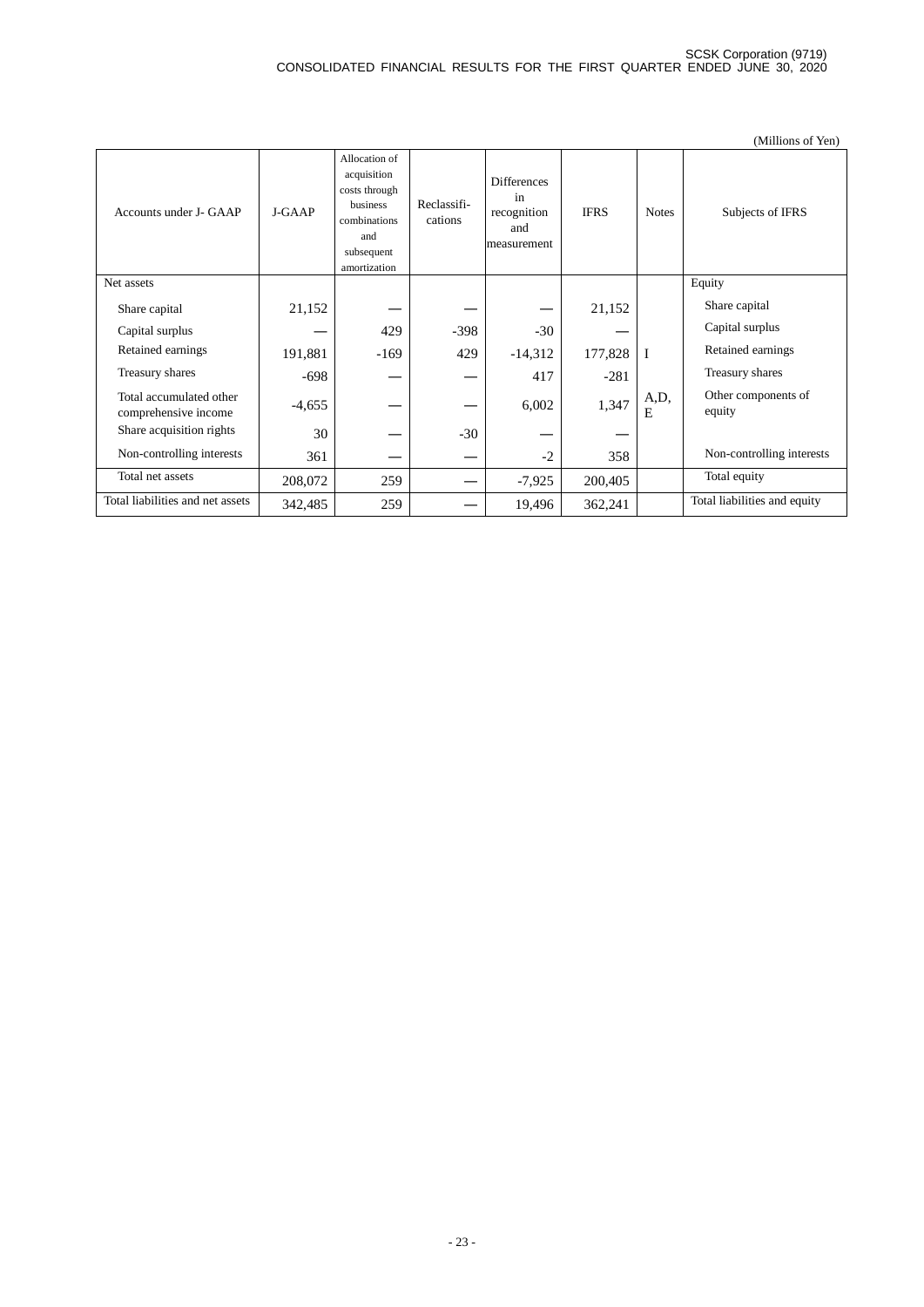(Millions of Yen) Accounts under J-GAAP J-GAAP Reclassifications Differences in recognition and measurement IFRS Notes Subjects of IFRS Net sales  $90,967$  — 363 91,331 Net sales Cost of sales 69,256 0 13 69,269 Cost of sales Gross profit  $21,711$  -0  $350$   $22,061$  Gross profit Selling, general and<br>administrative expenses Selling, general and<br>
administrative expenses **13,877** 168 -360 13,685 B Selling, general and administrative expenses 52 3 56 Other income 54 -35 19 Other expenses Operating profit 7,833 -170 749 8,412 Operating profit Non-operating income 378 -378 Non-operating expenses and 80 and 80  $-80$ Ordinary profit  $\begin{array}{|c|c|c|c|c|c|c|c|c|} \hline \text{0.131} & & -8,131 & & & -1 & & -1 \ \hline \end{array}$ Extraordinary income 5 -5 ― ― Extraordinary losses  $135$   $-135$   $-$  79  $88$  168 Finance income  $-$  37 94 131 Finance costs ― 251 11 263 Share of profit (loss) of investments accounted for using equity method Profit before income taxes 8,002 -45 755 8,712 Profit before tax

Total income taxes  $2,450$   $-45$   $196$   $2,602$  Income tax expense

Profit 5,551 ― 558 6,110 Profit

Reconciliation of income and comprehensive income for first quarter of fiscal year ended March 31, 2020 (April 1, 2019 to June 30, 2019)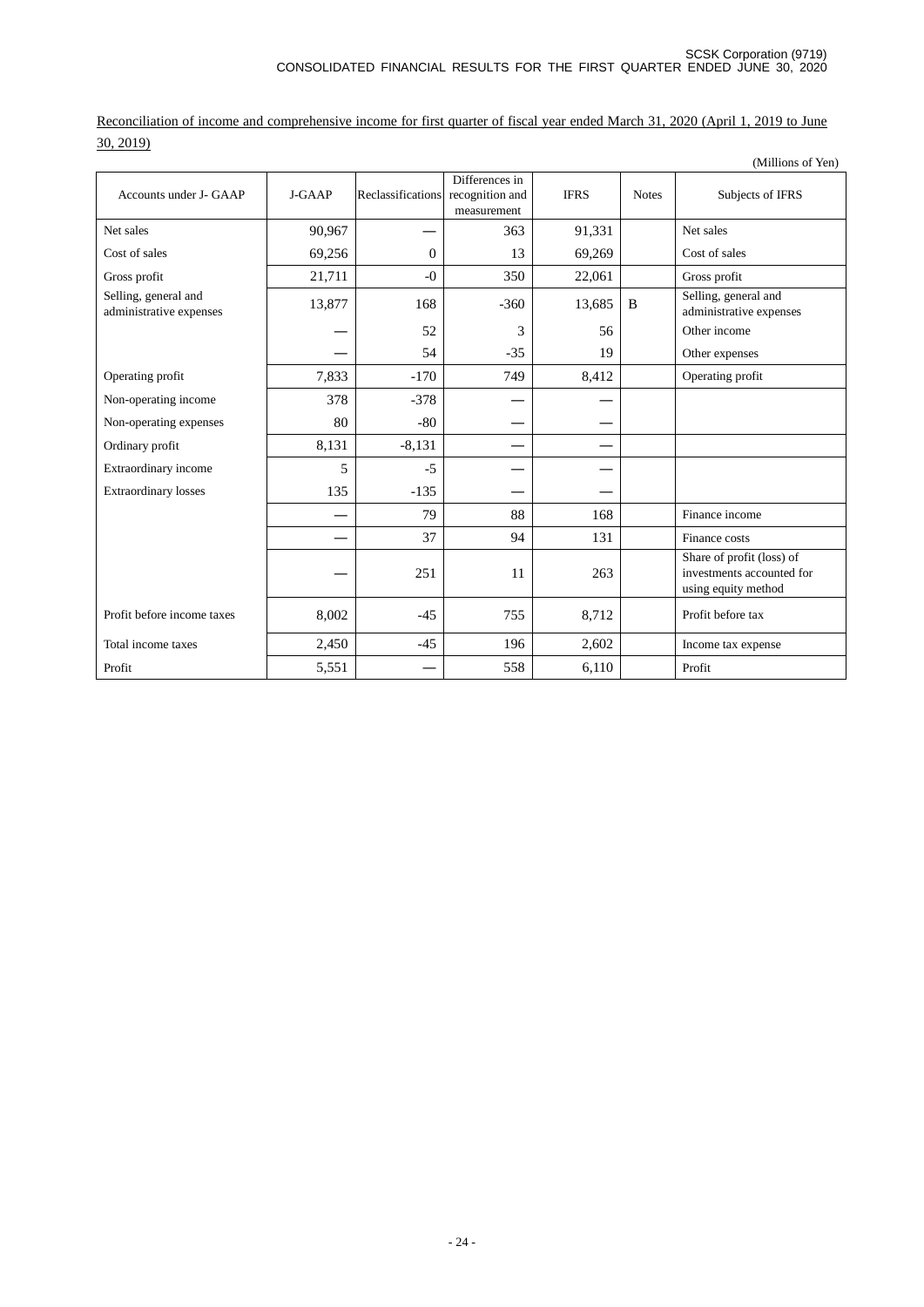|                                                                                            |        |                   |                                                  |             |              | (Millions of Yen)                                                                                                 |
|--------------------------------------------------------------------------------------------|--------|-------------------|--------------------------------------------------|-------------|--------------|-------------------------------------------------------------------------------------------------------------------|
| Accounts under J- GAAP                                                                     | J-GAAP | Reclassifications | Differences in<br>recognition and<br>measurement | <b>IFRS</b> | <b>Notes</b> | Subjects of IFRS                                                                                                  |
| Profit                                                                                     | 5,551  |                   | 558                                              | 6,110       |              | Profit                                                                                                            |
| Other comprehensive income                                                                 |        |                   |                                                  |             |              | Other comprehensive income                                                                                        |
|                                                                                            |        |                   |                                                  |             |              | Items that will not be<br>reclassified to profit or loss                                                          |
| Remeasurements of defined<br>benefit plans, net of tax                                     | 164    |                   | $-164$                                           |             | D            | Remeasurements of<br>defined benefit liabilities<br>(assets)<br>Net change in fair value<br>of equity instruments |
| Valuation difference on<br>available-for-sale securities                                   | 327    |                   | $-64$                                            | 263         | $\mathsf{A}$ | designated as measured<br>at fair value through<br>other comprehensive                                            |
|                                                                                            |        | 1                 | 55                                               | 56          |              | income<br>Share of other<br>comprehensive income<br>of investments accounted<br>for using equity method           |
|                                                                                            |        |                   |                                                  |             |              | Items that may be                                                                                                 |
| Deferred gains or losses on                                                                | 29     |                   | $-15$                                            | 13          |              | reclassified to profit or loss<br>Cash flow hedges                                                                |
| hedges<br>Foreign currency translation<br>adjustment                                       | $-34$  |                   | $-2$                                             | $-36$       |              | Exchange differences on<br>translation of foreign<br>operations                                                   |
| Share of other<br>comprehensive income of<br>entities accounted for using<br>equity method | 9      | $-1$              | $-0$                                             | 6           |              | Share of other<br>comprehensive income<br>of investments accounted<br>for using equity method                     |
| Total other comprehensive<br>income                                                        | 497    |                   | $-192$                                           | 304         |              | Total other comprehensive<br>income                                                                               |
| Comprehensive income                                                                       | 6,048  |                   | 366                                              | 6,414       |              | Comprehensive income                                                                                              |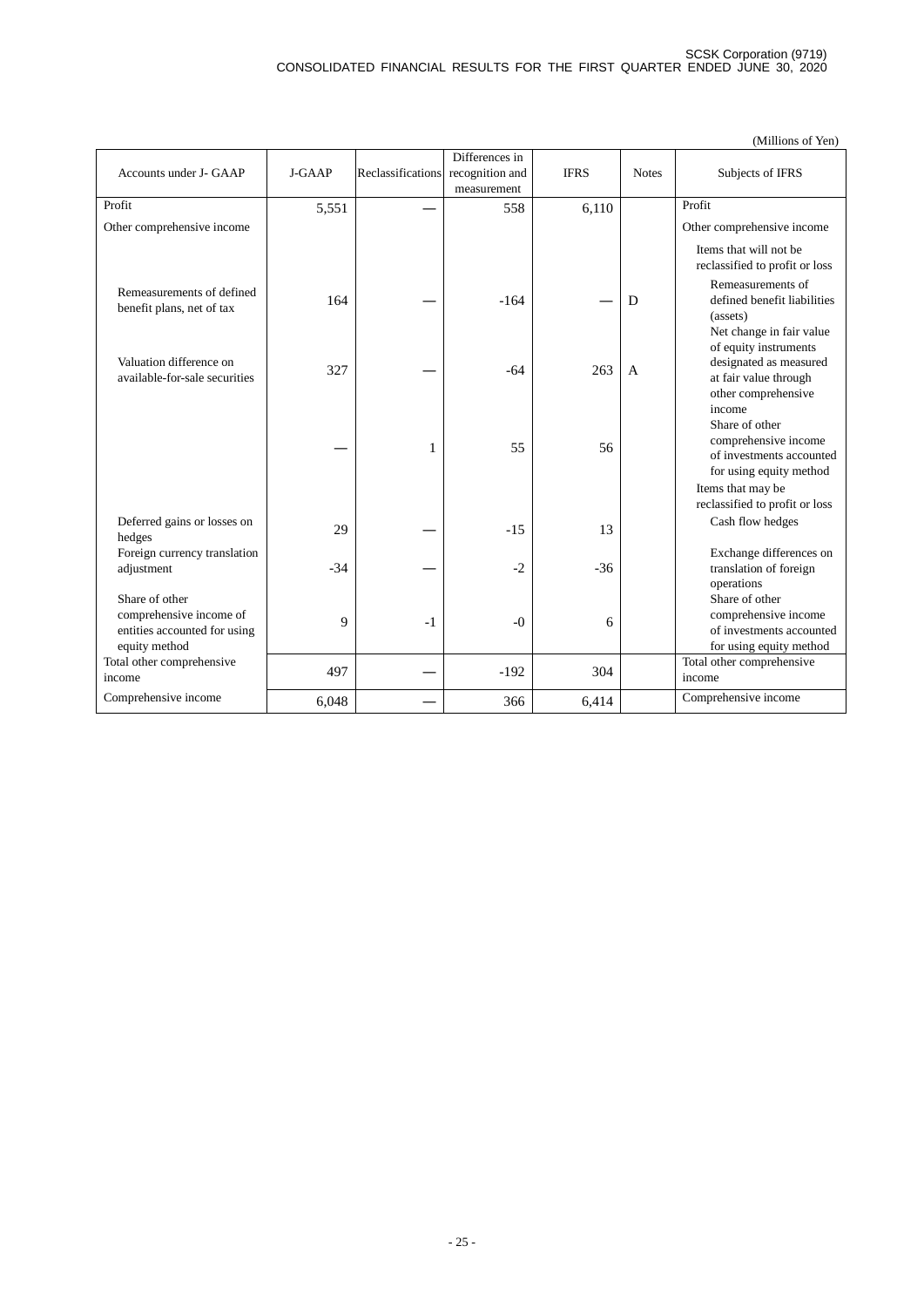(Millions of Yen) Accounts under J- GAAP J-GAAP Allocation of acquisition costs through business combinations and subsequent amortization Reclassifications Differences in recognition and measurement IFRS Notes Subjects of IFRS Net sales 387,003 ― ― -1,707 385,295 Net sales Cost of sales 289,048 51 198 -1,195 288,102 Cost of sales Gross profit 97,954 -51 -198 -511 97,192 Gross profit Selling, general and<br>administrative expenses administrative expenses 55,628 <sup>270</sup> 1,108 <sup>138</sup> 57,145 <sup>B</sup> Selling, general and administrative expenses  $-$  352  $3$  355 Other income  $-$  384  $-30$  354 Other expenses Operating profit 42,326 -321 -1,340 -616 40,048 Operating profit Non-operating income  $\boxed{1,280}$  —  $\boxed{-1,280}$ Non-operating expenses  $\begin{array}{|c|c|c|c|c|}\n\hline\n\text{592} & \text{---} & \text{-592} \\
\hline\n\text{Ordinary profit} & 43.014 & -321 & -42.692 \\
\hline\n\end{array}$ Ordinary profit  $43,014$   $-321$   $-42,692$  — — Extraordinary income  $2,028$  —  $-$  -2,028 Extraordinary losses  $1,080$  —  $-1,080$ —  $2,032$   $-1,820$   $212$  A Finance income —  $-$  168 489 658 Finance costs —  $-$  923 53 976 Share of profit (loss) of investments accounted for using equity method Profit before income taxes  $\begin{vmatrix} 43,961 & -321 & -187 & -2,873 & 40,578 \end{vmatrix}$ Profit before tax Total income taxes 12,666 -152 -187 -604 11,720 Income tax expense Profit  $31,294$  -169 — -2,268 28,857 Profit

Reconciliation of income and comprehensive income of fiscal year ended March 31, 2020 (April 1, 2019 to March 31, 2020)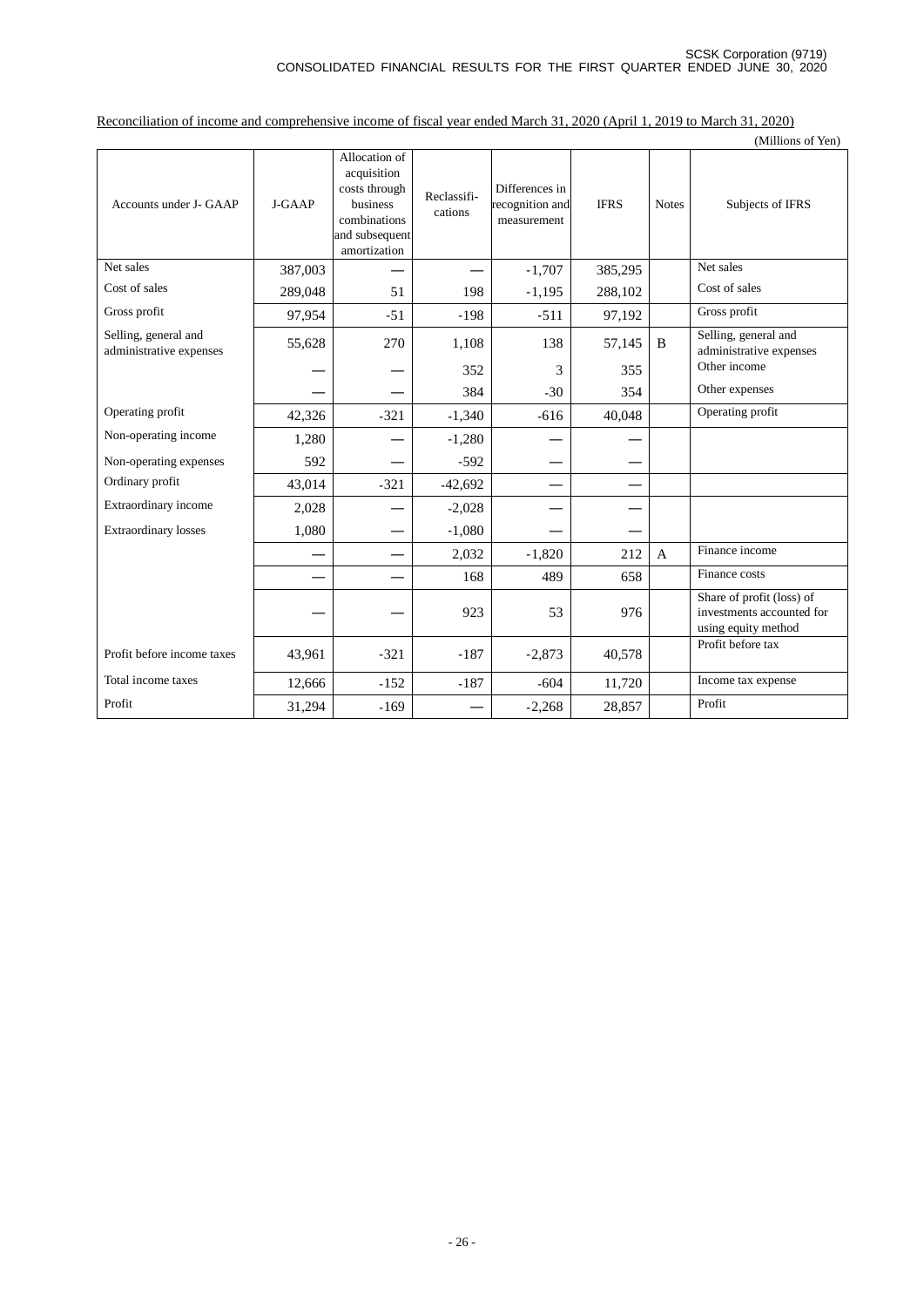|                                                                                            |          |                                                                                                             |                        |                                                  |             |              | (Millions of Yen)                                                                                                                                          |
|--------------------------------------------------------------------------------------------|----------|-------------------------------------------------------------------------------------------------------------|------------------------|--------------------------------------------------|-------------|--------------|------------------------------------------------------------------------------------------------------------------------------------------------------------|
| Accounts under J- GAAP                                                                     | J-GAAP   | Allocation of<br>acquisition<br>costs through<br>business<br>combinations<br>and subsequent<br>amortization | Reclassifi-<br>cations | Differences in<br>recognition and<br>measurement | <b>IFRS</b> | <b>Notes</b> | Subjects of IFRS                                                                                                                                           |
| Profit                                                                                     | 31,294   | $-169$                                                                                                      |                        | $-2,268$                                         | 28,857      |              | Profit                                                                                                                                                     |
| Other comprehensive<br>income                                                              |          |                                                                                                             |                        |                                                  |             |              | Other comprehensive<br>income<br>Items that will not be<br>reclassified to profit or<br>loss                                                               |
| Remeasurements of<br>defined benefit plans, net<br>of tax                                  | $-1,410$ |                                                                                                             |                        | 490                                              | $-919$      | D            | Remeasurements of<br>defined benefit<br>liabilities (assets)<br>Net change in fair<br>value of equity                                                      |
| Valuation difference on<br>available-for-sale<br>securities                                | $-981$   |                                                                                                             |                        | 1,896                                            | 915         | $\mathsf{A}$ | instruments designated<br>as measured at fair<br>value through other<br>comprehensive<br>income                                                            |
|                                                                                            |          |                                                                                                             | $-21$                  | $-18$                                            | $-39$       |              | Share of other<br>comprehensive<br>income of investments<br>accounted for using<br>equity method<br>Items that may be<br>reclassified to profit or<br>loss |
| Deferred gains or losses<br>on hedges                                                      | 44       |                                                                                                             |                        | $-63$                                            | $-19$       |              | Cash flow hedges                                                                                                                                           |
| Foreign currency<br>translation adjustment                                                 | $-29$    |                                                                                                             |                        | $-4$                                             | $-34$       |              | Exchange differences<br>on translation of<br>foreign operations                                                                                            |
| Share of other<br>comprehensive income of<br>entities accounted for<br>using equity method | $-6$     |                                                                                                             | 21                     |                                                  | 14          |              | Share of other<br>comprehensive<br>income of investments<br>accounted for using<br>equity method                                                           |
| Total other comprehensive<br>income                                                        | $-2,384$ |                                                                                                             |                        | 2,300                                            | $-83$       |              | Total other comprehensive<br>income                                                                                                                        |
| Comprehensive income                                                                       | 28,910   | $-169$                                                                                                      |                        | 32                                               | 28,773      |              | Comprehensive income                                                                                                                                       |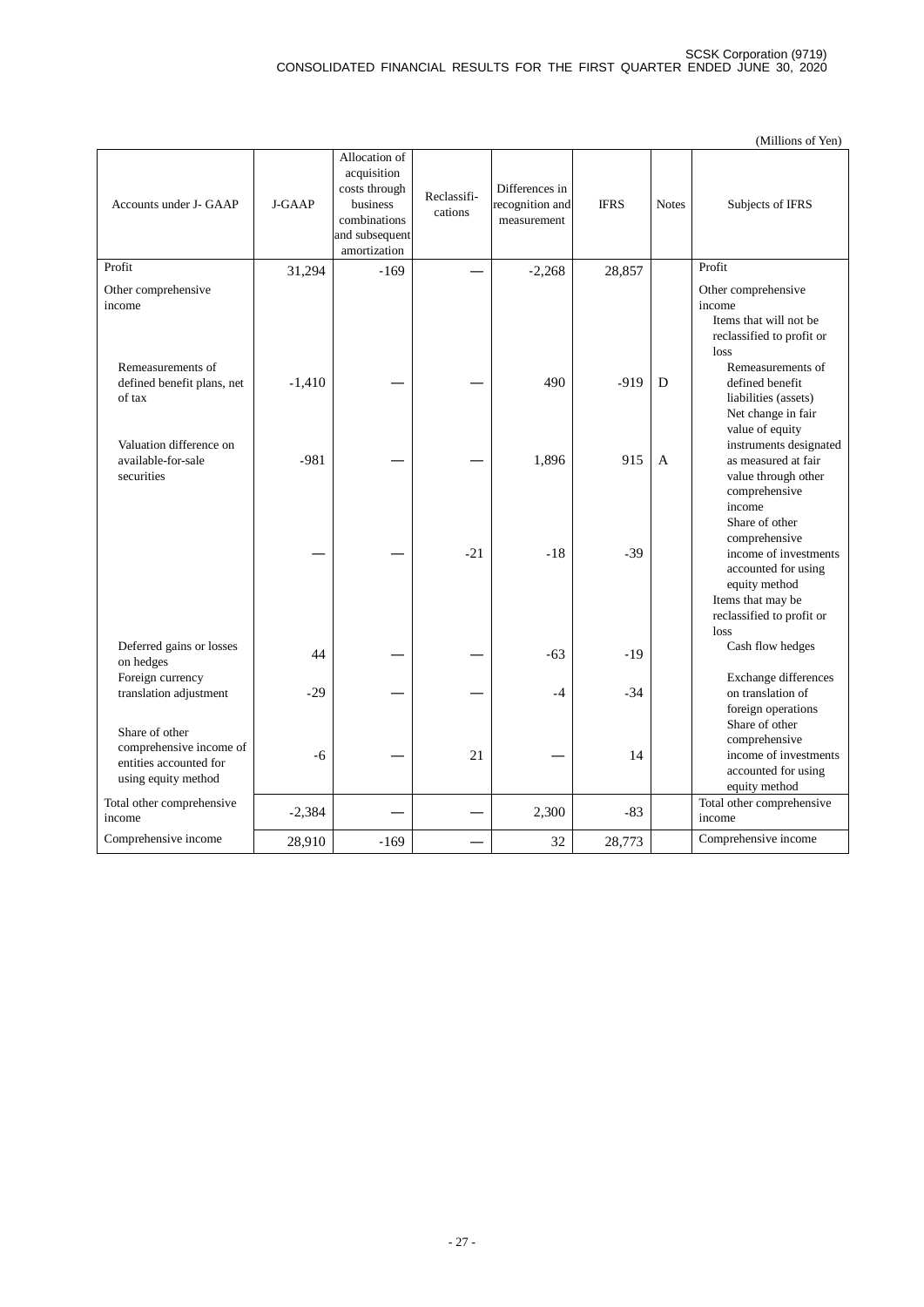#### Notes on reconciliations (transition date: April 1, 2019; previous fiscal year-end: March 31, 2020)

#### **A. Financial instruments**

Under J-GAAP standards, marketable securities were measured at fair value while non-marketable securities were measured at acquisition cost, in principle. Under IFRS standards, all equity instruments are measured at fair value.

In addition, IFRS standards allow for fluctuations in the fair value of equity instruments to be recognized through other comprehensive income. When this recognition method is adopted, gains and losses on sale and valuation of the applicable equity instruments will not be transferred to net income.

#### **B. Goodwill and intangible assets**

Under J-GAAP standards, goodwill is amortized through the straight-line method over the period in which said goodwill can be rationally estimated to have an impact. Under IFRS, goodwill incurred through business combinations is not amortized. Rather, impairment tests are performed on annual basis and when signs of amortization have been recognized.

#### **C. Deferred tax assets**

Under J-GAAP standards, deferred tax assets were recognized based on "Implementation Guidance on Recoverability of Deferred Tax Assets" (Accounting Standards Board of Japan Guidance No.26). However, under IFRS the method of judging the recoverability of deferred tax assets was revised to recognize deferred tax assets in relation to taxable profits among deductible temporary differences and loss carryforwards deemed to be highly likely to be available for paying future tax obligations.

#### **D. Employee Benefits**

Under J-GAAP standards, employee retirement benefits paid through defined benefit pension plans were recognized in net income through service cost, interest expense, and expected return on investment. Actuarial differences and past service costs that are not treated as expenses were recognized under other comprehensive income and then reflected in net income over a defined period.

Under IFRS standards, employee retirement benefits paid through defined benefit pension plans are recognized in net income through current and past service cost and net interest cost is reflected in net income in an amount arrived at through the application of a discount rate to net defined benefit liability (asset). In addition, the remeasured amount of net defined benefit liability (asset) is recognized under other comprehensive income and reflected directly in retained earnings through other components of equity without being reflected in net income. Remeasurements of defined benefit pension plans are comprised of actuarial differences on defined benefit liability and gains on plan assets (excluding interest received on plan assets).

#### **E. Foreign currency translation differences from foreign operations**

When applying IFRS standards, the Company chose to utilize the exception for foreign currency translation differences from foreign operations described in IFRS 1. Accordingly, foreign currency translation differences from foreign operations as of the transition date were deemed to be zero, and the resulting differences were recognized under retained earnings.

#### **F. Deemed cost**

As part of the process of adopting IFRS standards, the Company applied the deemed cost exception stipulated in IFRS 1, using the fair value of certain property, plant and equipment at the transition date as the deemed value.

As of the transition date, the previously recorded book value of the property, plant and equipment for which deemed cost was used was ¥44,116 million and the fair value was ¥31,409 million, resulting in a ¥12,706 million decrease in property, plant and equipment as of the transition date.

#### **G. Lease liabilities and right-of-use assets**

Under J-GAAP standards, leases as the debtor are categorized as either finance leases or operating leases, and